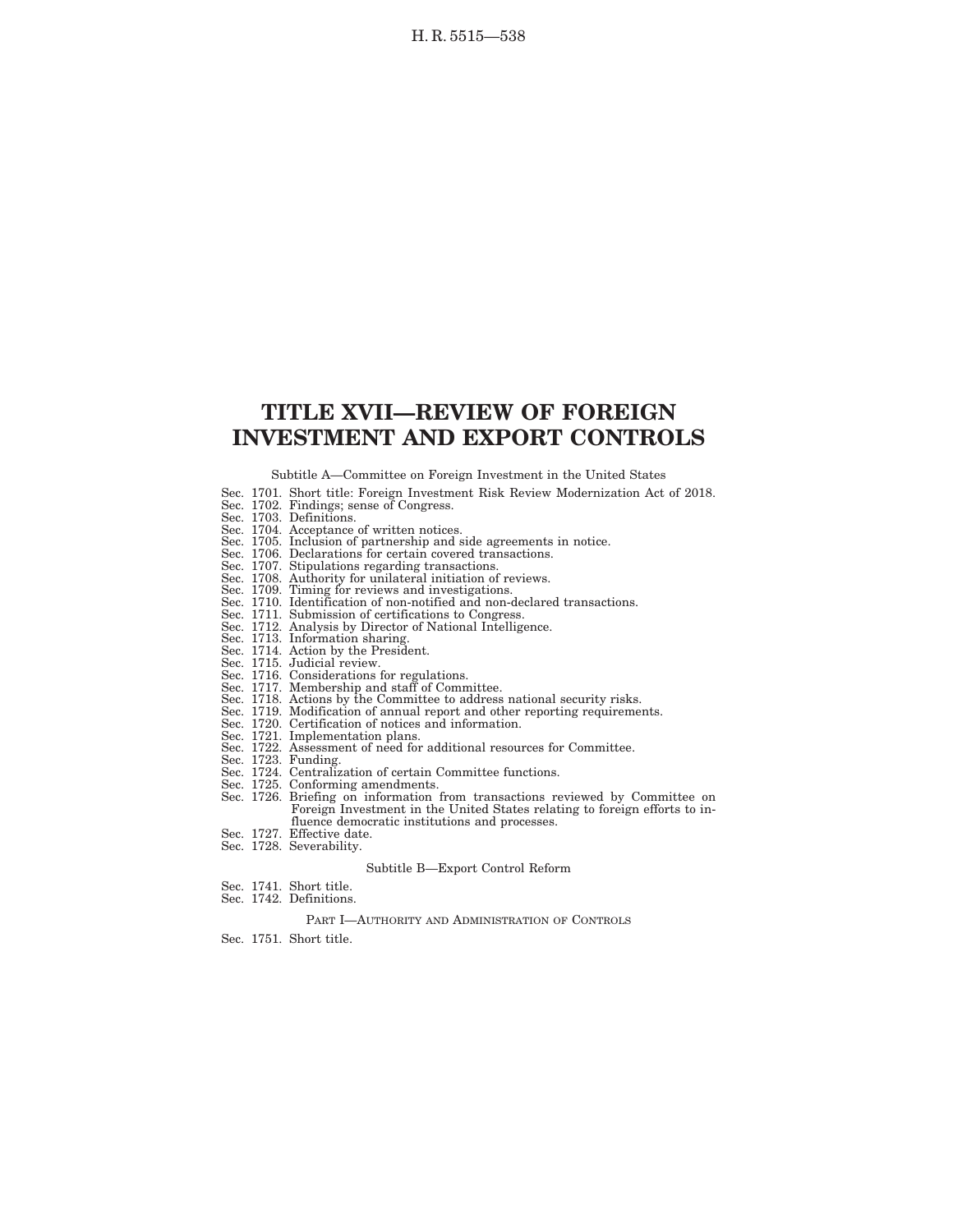- 
- Sec. 1752. Statement of policy. Sec. 1753. Authority of the President. Sec. 1754. Additional authorities.
- 
- Sec. 1755. Administration of export controls. Sec. 1756. Licensing.
- 
- Sec. 1757. Compliance assistance. Sec. 1758. Requirements to identify and control the export of emerging and
- foundational technologies. Sec. 1759. Review relating to countries subject to comprehensive United States arms embargo. Sec. 1760. Penalties.
- 
- Sec. 1761. Enforcement.<br>Sec. 1762. Administrati
- Administrative procedure.
- Sec. 1763. Review of interagency dispute resolution process.<br>Sec. 1764. Consultation with other agencies on commodity of Consultation with other agencies on commodity classification.
- Sec. 1765. Annual report to Congress. Sec. 1766. Repeal.
- 
- Sec. 1767. Effect on other Acts. Sec. 1768. Transition provisions.
- 

#### PART II—ANTI-BOYCOTT ACT OF 2018

- Sec. 1771. Short title.
- Sec. 1772. Statement of policy.
- Sec. 1773. Foreign boycotts.
- Sec. 1774. Enforcement.

#### PART III—ADMINISTRATIVE AUTHORITIES

#### Sec. 1781. Under Secretary of Commerce for Industry and Security.

Subtitle C—Miscellaneous

- Sec. 1791. Extension of authority.
- Sec. 1792. Limitation on cancellation of designation of Secretary of the Air Force as Department of Defense Executive Agent for a certain Defense Produc-
- Sec. 1793. Review of and report on certain defense technologies critical to the United States maintaining superior military capabilities.

# **Subtitle A—Committee on Foreign Investment in the United States**

#### **SEC. 1701. SHORT TITLE: FOREIGN INVESTMENT RISK REVIEW MOD-ERNIZATION ACT OF 2018.**

This subtitle may be cited as the "Foreign Investment Risk" Review Modernization Act of 2018''.

#### **SEC. 1702. FINDINGS; SENSE OF CONGRESS.**

(a) FINDINGS.—Congress makes the following findings:

(1) According to a February 2016 report by the International Trade Administration of the Department of Commerce, 12,000,000 United States workers, equivalent to 8.5 percent of the labor force, have jobs resulting from foreign investment, including 3,500,000 jobs in the manufacturing sector alone.

(2) In 2016, new foreign direct investment in United States manufacturing totaled \$129,400,000,000.

(3) The Bureau of Economic Analysis of the Department of Commerce concluded that, in 2015—

(A) foreign-owned affiliates in the United States—

(i) contributed \$894,500,000,000 in value added to the United States economy;

(ii) exported goods valued at  $$352,800,000,000$ , accounting for nearly a quarter of total exports of goods from the United States; and

(iii) undertook \$56,700,000,000 in research and development; and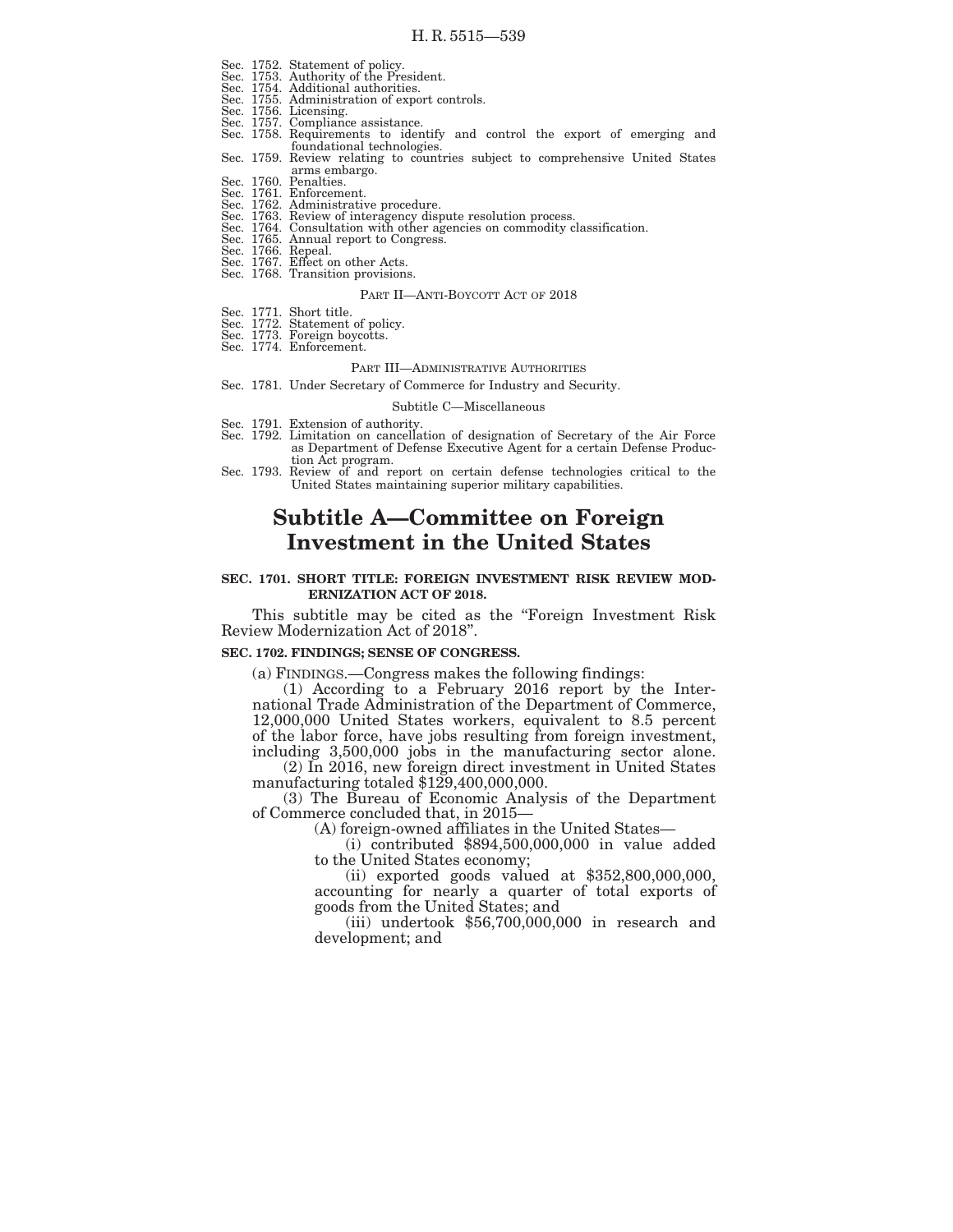(B) the 7 countries investing the most in the United States, all of which are United States allies (the United Kingdom, Japan, Germany, France, Canada, Switzerland, and the Netherlands) accounted for 72.1 percent of the value added by foreign-owned affiliates in the United States and more than 80 percent of research and development expenditures by such entities.

(4) According to the Government Accountability Office, from 2011 to 2016, the number of transactions reviewed by the Committee on Foreign Investment in the United States (commonly referred to as "CFIUS") grew by 55 percent, while the staff of the Committees assigned to the reviews increased by 11 percent.

(5) According to a February 2018 report of the Government Accountability Office on the Committee on Foreign Investment in the United States (GAO–18–249): "Officials from Treasury and other member agencies are aware of pressures on their CFIUS staff given the current workload and have expressed concerns about possible workload increases.''. The Government Accountability Office concluded: ''Without attaining an understanding of the staffing levels needed to address the current and future CFIUS workload, particularly if legislative changes to CFIUS's authorities further expand its workload, CFIUS may be limited in its ability to fulfill its objectives and address threats to the national security of the United States.''.

(6) On March 30, 1954, Dwight David Eisenhower—fivestar general, Supreme Allied Commander, and 34th President of the United States—in his ''Special Message to the Congress on Foreign Economic Policy'', counseled: ''Great mutual advantages to buyer and seller, to producer and consumer, to investor and to the community where investment is made, accrue from high levels of trade and investment.''. President Eisenhower continued: ''The internal strength of the American economy has evolved from such a system of mutual advantage. In the press of other problems and in the haste to meet emergencies, this nation—and many other nations of the free world—have all too often lost sight of this central fact.''. President Eisenhower concluded: "If we fail in our trade policy, we may fail in all. Our domestic employment, our standard of living, our security, and the solidarity of the free world—all are involved.". (b) SENSE OF CONGRESS.—It is the sense of Congress that—

(1) foreign investment provides substantial economic benefits to the United States, including the promotion of economic growth, productivity, competitiveness, and job creation, thereby enhancing national security;

(2) maintaining the commitment of the United States to an open investment policy encourages other countries to reciprocate and helps open new foreign markets for United States businesses;

(3) it should continue to be the policy of the United States to enthusiastically welcome and support foreign investment, consistent with the protection of national security;

(4) at the same time, the national security landscape has shifted in recent years, and so has the nature of the investments that pose the greatest potential risk to national security, which warrants an appropriate modernization of the processes and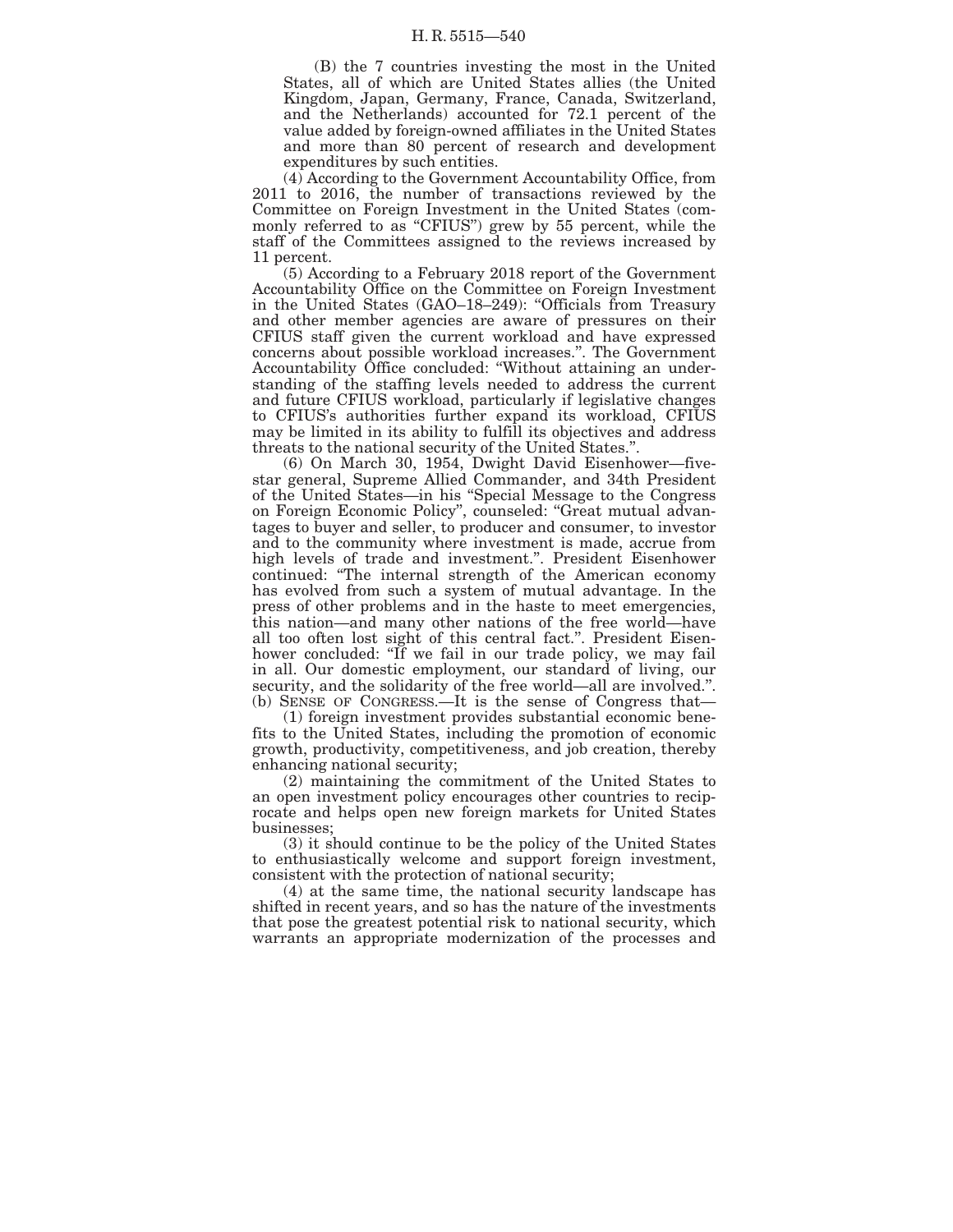authorities of the Committee on Foreign Investment in the United States and of the United States export control system;

(5) the Committee on Foreign Investment in the United States plays a critical role in protecting the national security of the United States, and, therefore, it is essential that the member agencies of the Committee are adequately resourced and able to hire appropriately qualified individuals in a timely manner, and that those individuals' security clearances are processed as a high priority;

(6) the President should conduct a more robust international outreach effort to urge and help allies and partners of the United States to establish processes that are similar to the Committee on Foreign Investment in the United States to screen foreign investments for national security risks and to facilitate coordination;

(7) the President should lead a collaborative effort with allies and partners of the United States to strengthen the multilateral export control regime;

(8) any penalties imposed by the United States Government with respect to an individual or entity pursuant to a determination that the individual or entity has violated sanctions imposed by the United States or the export control laws of the United States should not be reversed for reasons unrelated to the national security of the United States; and

(9) the Committee on Foreign Investment in the United States should continue to review transactions for the purpose of protecting national security and should not consider issues of national interest absent a national security nexus.

(c) SENSE OF CONGRESS ON CONSIDERATION OF COVERED TRANS-ACTIONS.—It is the sense of Congress that, when considering national security risks, the Committee on Foreign Investment in the United States may consider—

(1) whether a covered transaction involves a country of special concern that has a demonstrated or declared strategic goal of acquiring a type of critical technology or critical infrastructure that would affect United States leadership in areas related to national security;

(2) the potential national security-related effects of the cumulative control of, or pattern of recent transactions involving, any one type of critical infrastructure, energy asset, critical material, or critical technology by a foreign government or foreign person;

(3) whether any foreign person engaging in a covered transaction with a United States business has a history of complying with United States laws and regulations;

(4) the control of United States industries and commercial activity by foreign persons as it affects the capability and capacity of the United States to meet the requirements of national security, including the availability of human resources, products, technology, materials, and other supplies and services, and in considering "the availability of human resources", should construe that term to include potential losses of such availability resulting from reductions in the employment of United States persons whose knowledge or skills are critical to national security, including the continued production in the United States of items that are likely to be acquired by the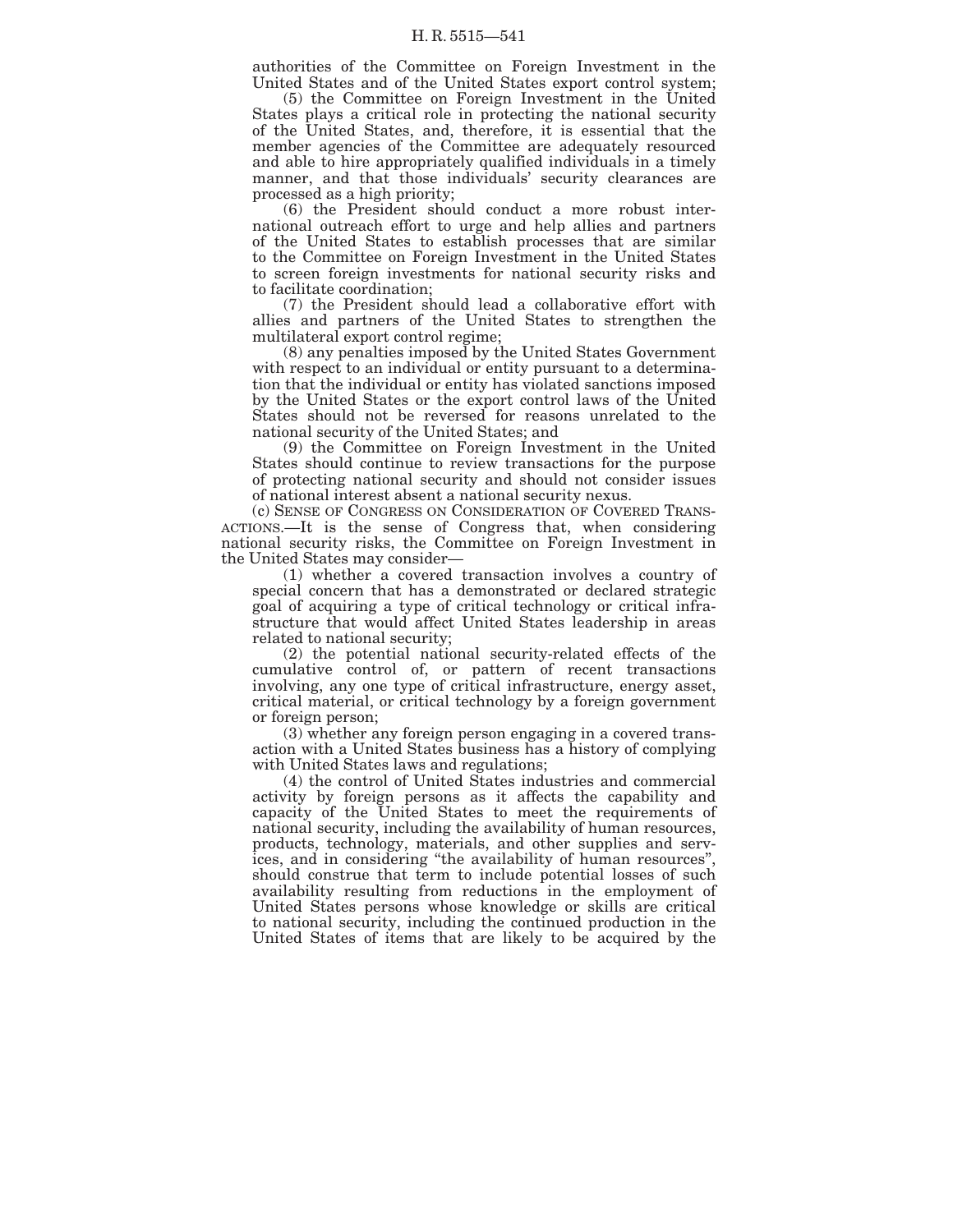Department of Defense or other Federal departments or agencies for the advancement of the national security of the United States;

(5) the extent to which a covered transaction is likely to expose, either directly or indirectly, personally identifiable information, genetic information, or other sensitive data of United States citizens to access by a foreign government or foreign person that may exploit that information in a manner that threatens national security; and

(6) whether a covered transaction is likely to have the effect of exacerbating or creating new cybersecurity vulnerabilities in the United States or is likely to result in a foreign government gaining a significant new capability to engage in malicious cyber-enabled activities against the United States, including such activities designed to affect the outcome of any election for Federal office.

# **SEC. 1703. DEFINITIONS.**

Section 721(a) of the Defense Production Act of 1950 (50 U.S.C.  $4565(a)$  is amended to read as follows:

''(a) DEFINITIONS.—In this section:

''(1) CLARIFICATION.—The term 'national security' shall be construed so as to include those issues relating to 'homeland security', including its application to critical infrastructure.

"(2) COMMITTEE; CHAIRPERSON.—The terms 'Committee' and 'chairperson' mean the Committee on Foreign Investment in the United States and the chairperson thereof, respectively.

''(3) CONTROL.—The term 'control' means the power, direct or indirect, whether exercised or not exercised, to determine, direct, or decide important matters affecting an entity, subject to regulations prescribed by the Committee.

''(4) COVERED TRANSACTION.—

"(A) IN GENERAL.—Except as otherwise provided, the term 'covered transaction' means—

''(i) any transaction described in subparagraph  $(B)(i)$ ; and

''(ii) any transaction described in clauses (ii) through (v) of subparagraph (B) that is proposed, pending, or completed on or after the effective date set forth in section 1727 of the Foreign Investment Risk Review Modernization Act of 2018.<br>"(B) TRANSACTIONS DESCRIBED.—

TRANSACTIONS DESCRIBED.—A transaction described in this subparagraph is any of the following:

"(i) Any merger, acquisition, or takeover that is proposed or pending after August 23, 1988, by or with any foreign person that could result in foreign control of any United States business, including such a merger, acquisition, or takeover carried out through a joint venture.

"(ii) Subject to subparagraphs  $(C)$  and  $(E)$ , the purchase or lease by, or a concession to, a foreign person of private or public real estate that—

''(I) is located in the United States;

''(II)(aa) is, is located within, or will function as part of, an air or maritime port; or

''(bb)(AA) is in close proximity to a United States military installation or another facility or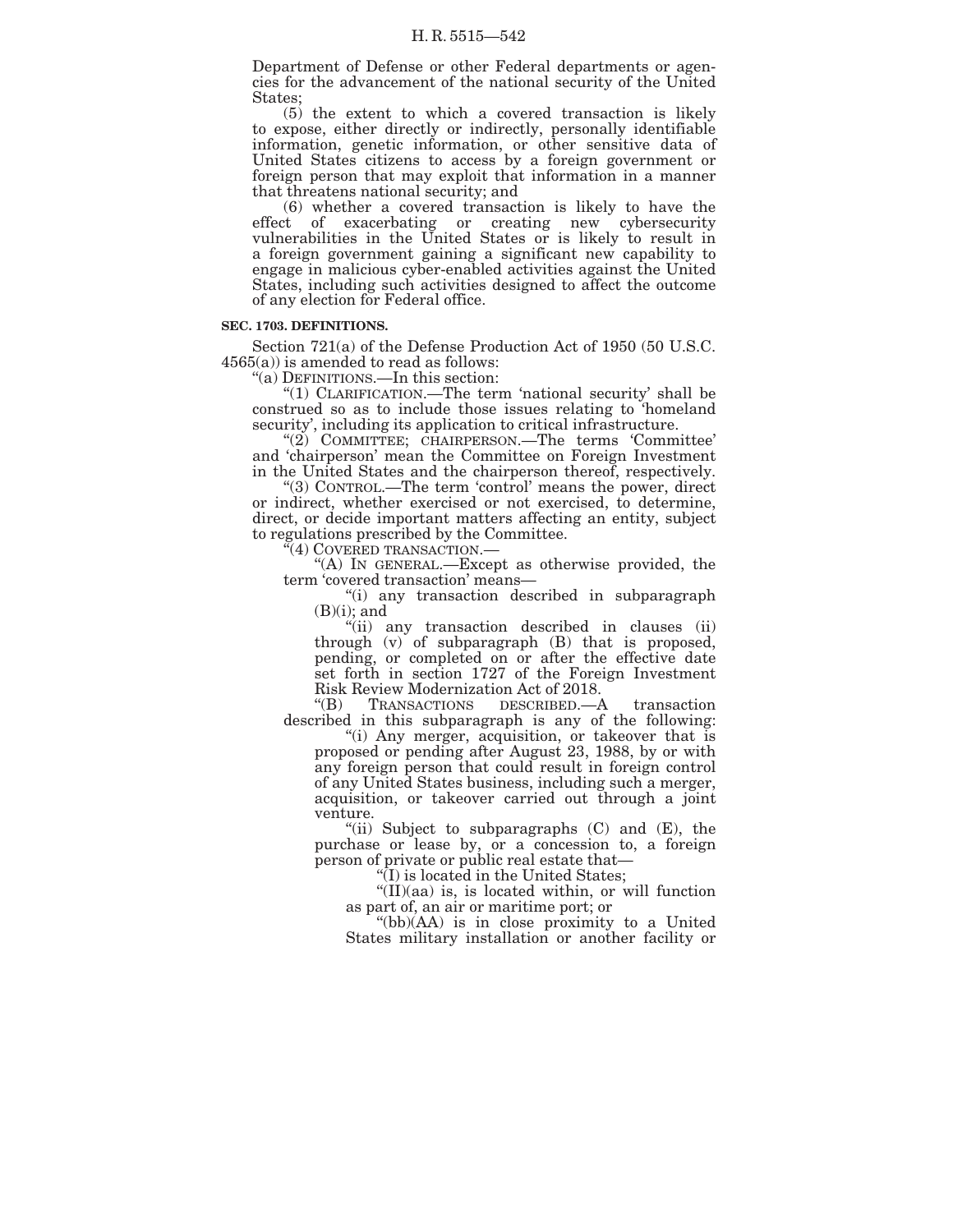property of the United States Government that is sensitive for reasons relating to national security;

''(BB) could reasonably provide the foreign person the ability to collect intelligence on activities being conducted at such an installation, facility, or property; or

''(CC) could otherwise expose national security activities at such an installation, facility, or property to the risk of foreign surveillance; and

''(III) meets such other criteria as the Committee prescribes by regulation, except that such criteria may not expand the categories of real estate to which this clause applies beyond the categories described in subclause (II).

"(iii) Any other investment, subject to regulations prescribed under subparagraphs  $(D)$  and  $(E)$ , by a foreign person in any unaffiliated United States business that—

''(I) owns, operates, manufactures, supplies, or services critical infrastructure;

''(II) produces, designs, tests, manufactures, fabricates, or develops one or more critical technologies; or

 $\sqrt[4]{\text{III}}$ ) maintains or collects sensitive personal data of United States citizens that may be exploited in a manner that threatens national security.

"(iv) Any change in the rights that a foreign person has with respect to a United States business in which the foreign person has an investment, if that change could result in—

''(I) foreign control of the United States business; or

''(II) an investment described in clause (iii).

''(v) Any other transaction, transfer, agreement, or arrangement, the structure of which is designed or intended to evade or circumvent the application of this section, subject to regulations prescribed by the Committee.

''(C) REAL ESTATE TRANSACTIONS.—

"(i) EXCEPTION FOR CERTAIN REAL ESTATE TRANS-ACTIONS.—A real estate purchase, lease, or concession described in subparagraph (B)(ii) does not include a purchase, lease, or concession of—

"(I) a single 'housing unit', as defined by the Census Bureau; or

''(II) real estate in 'urbanized areas', as defined by the Census Bureau in the most recent census, except as otherwise prescribed by the Committee in regulations in consultation with the Secretary of Defense.

"(ii) DEFINITION OF CLOSE PROXIMITY.—With respect to a real estate purchase, lease, or concession described in subparagraph  $(B)(ii)(II)(bb)(AA)$ , the Committee shall prescribe regulations to ensure that the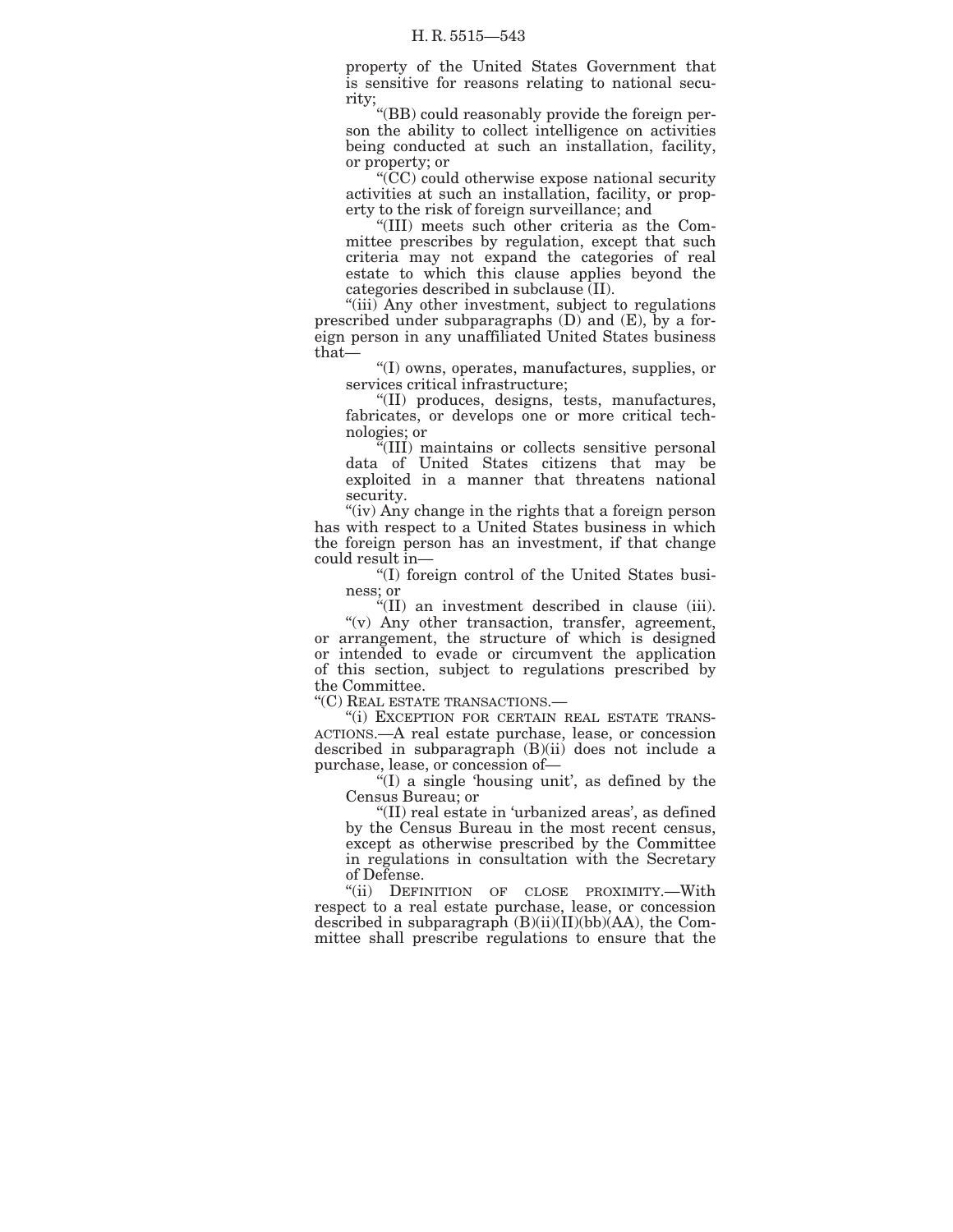term 'close proximity' refers only to a distance or dis- tances within which the purchase, lease, or concession of real estate could pose a national security risk in connection with a United States military installation or another facility or property of the United States Government described in that subparagraph.

''(D) OTHER INVESTMENTS.—

''(i) OTHER INVESTMENT DEFINED.—For purposes of subparagraph (B)(iii), the term 'other investment' means an investment, direct or indirect, by a foreign person in a United States business described in that subparagraph that is not an investment described in subparagraph  $(B)(i)$  and that affords the foreign person—

''(I) access to any material nonpublic technical information in the possession of the United States business;

''(II) membership or observer rights on the board of directors or equivalent governing body of the United States business or the right to nominate an individual to a position on the board of directors or equivalent governing body; or

''(III) any involvement, other than through voting of shares, in substantive decisionmaking of the United States business regarding—

"(aa) the use, development, acquisition, safekeeping, or release of sensitive personal data of United States citizens maintained or collected by the United States business;

''(bb) the use, development acquisition, or release of critical technologies; or

''(cc) the management, operation, manufacture, or supply of critical infrastructure.

''(ii) MATERIAL NONPUBLIC TECHNICAL INFORMATION DEFINED.—

"(I) IN GENERAL.—For purposes of clause  $(i)(I)$ , and subject to regulations prescribed by the Committee, the term 'material nonpublic technical information' means information that—

''(aa) provides knowledge, know-how, or understanding, not available in the public domain, of the design, location, or operation of critical infrastructure; or

''(bb) is not available in the public domain, and is necessary to design, fabricate, develop, test, produce, or manufacture critical technologies, including processes, techniques, or methods.<br>"(II) EXEMPTION FOR FINANCIAL INFORMA-

TION.—Notwithstanding subclause (I), for purposes of this subparagraph, the term 'material nonpublic technical information' does not include financial information regarding the performance of a United States business.<br>"(iii) REGULATIONS.—

''(iii) REGULATIONS.— ''(I) IN GENERAL.—The Committee shall pre- scribe regulations providing guidance on the types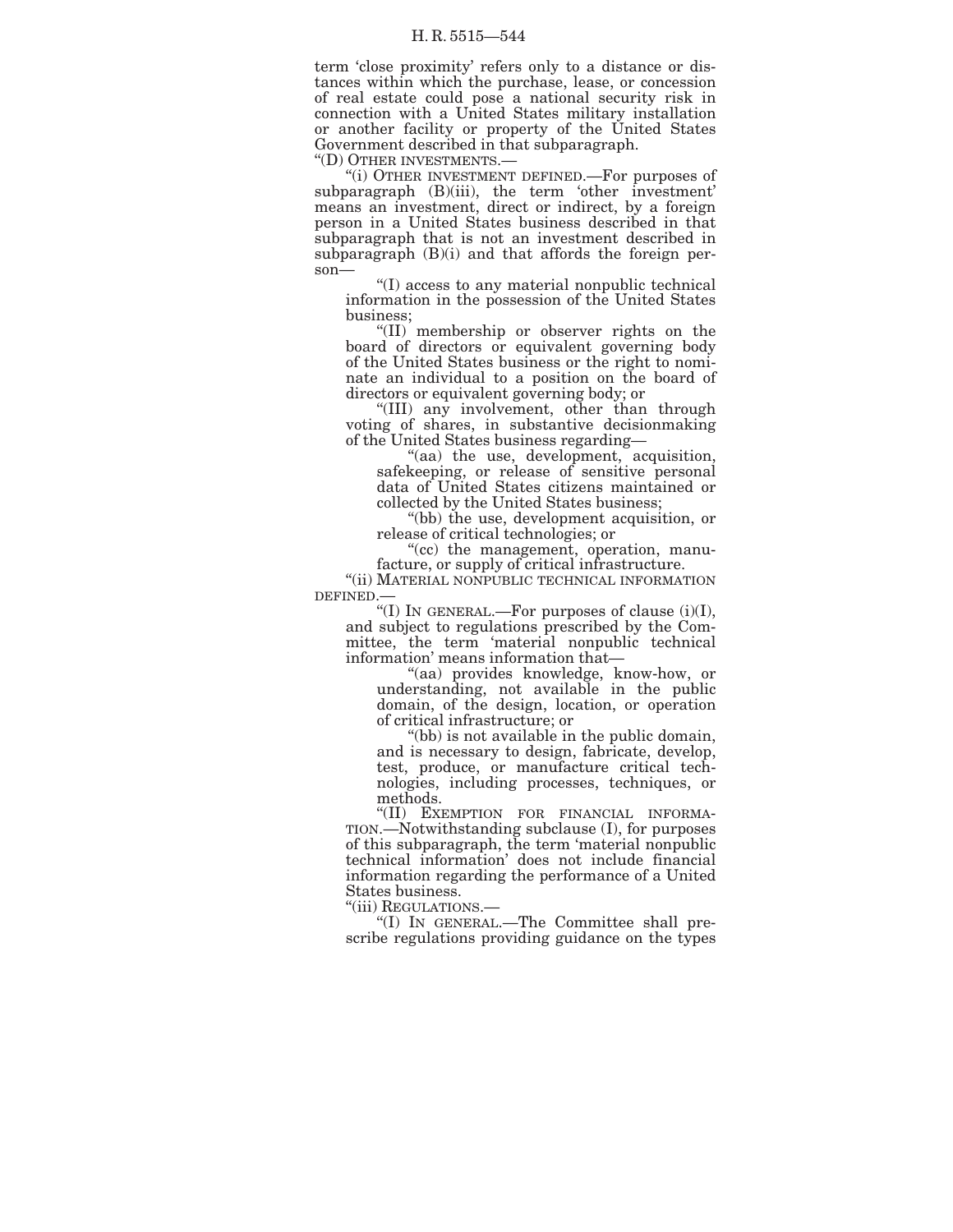of transactions that the Committee considers to be 'other investment' for purposes of subparagraph  $(B)(iii)$ .

''(II) UNITED STATES BUSINESSES THAT OWN, OPERATE, MANUFACTURE, SUPPLY, OR SERVICE CRIT-ICAL INFRASTRUCTURE.—The regulations prescribed by the Committee with respect to an investment described in subparagraph  $(B)(iii)(I)$  shall—

''(aa) specify the critical infrastructure subject to that subparagraph based on criteria intended to limit application of that subparagraph to the subset of critical infrastructure that is likely to be of importance to the national security of the United States; and ''(bb) enumerate specific types and exam-

ples of such critical infrastructure.

"(iv) SPECIFIC CLARIFICATION FOR INVESTMENT FUNDS.—

"(I) TREATMENT OF CERTAIN INVESTMENT FUND INVESTMENTS.—Notwithstanding clause (i)(II) and subject to regulations prescribed by the Committee, an indirect investment by a foreign person in a United States business described in subparagraph (B)(iii) through an investment fund that affords the foreign person (or a designee of the foreign person) membership as a limited partner or equivalent on an advisory board or a committee of the fund shall not be considered an 'other investment' for purposes of subparagraph (B)(iii) if—

''(aa) the fund is managed exclusively by a general partner, a managing member, or an equivalent;

 $F(bb)$  the general partner, managing member, or equivalent is not a foreign person;

"(cc) the advisory board or committee does" not have the ability to approve, disapprove, or otherwise control—

''(AA) investment decisions of the fund; or

''(BB) decisions made by the general partner, managing member, or equivalent related to entities in which the fund is invested;

''(dd) the foreign person does not otherwise have the ability to control the fund, including the authority—

 $(A\AA)$  to approve, disapprove, or otherwise control investment decisions of the fund;

''(BB) to approve, disapprove, or otherwise control decisions made by the general partner, managing member, or equivalent related to entities in which the fund is invested; or

''(CC) to unilaterally dismiss, prevent the dismissal of, select, or determine the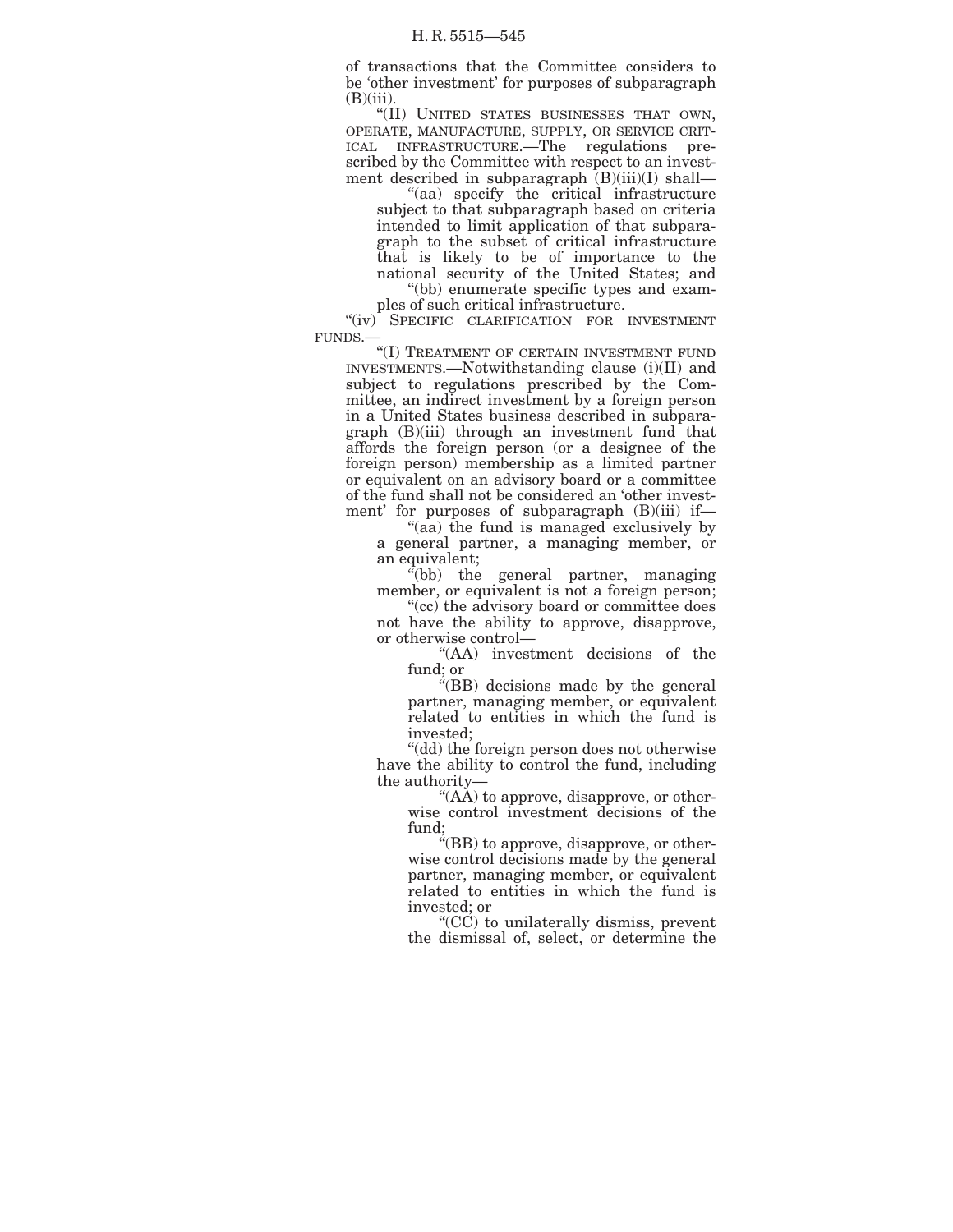compensation of the general partner, managing member, or equivalent;

''(ee) the foreign person does not have access to material nonpublic technical information as a result of its participation on the advisory board or committee; and

''(ff) the investment otherwise meets the requirements of this subparagraph.

"(II) TREATMENT OF CERTAIN WAIVERS.-

''(aa) IN GENERAL.—For the purposes of items (cc) and (dd) of subclause (I) and except as provided in item (bb), a waiver of a potential conflict of interest, a waiver of an allocation limitation, or a similar activity, applicable to a transaction pursuant to the terms of an agreement governing an investment fund shall not be considered to constitute control of investment decisions of the fund or decisions relating to entities in which the fund is invested.

''(bb) EXCEPTION.—The Committee may prescribe regulations providing for exceptions

to item (aa) for extraordinary circumstances. ''(v) EXCEPTION FOR AIR CARRIERS.—For purposes of subparagraph (B)(iii), the term 'other investment' does not include an investment involving an air carrier, as defined in section  $40102(a)(2)$  of title 49, United States Code, that holds a certificate issued under section 41102 of that title.

"(vi) RULE OF CONSTRUCTION.—Any definition of 'critical infrastructure' established under any provision of law other than this section shall not be determinative for purposes of this section.

"(E) COUNTRY SPECIFICATION.—The Committee shall prescribe regulations that further define the term 'foreign person' for purposes of clauses (ii) and (iii) of subparagraph (B). In prescribing such regulations, the Committee shall specify criteria to limit the application of such clauses to the investments of certain categories of foreign persons. Such criteria shall take into consideration how a foreign person is connected to a foreign country or foreign government, and whether the connection may affect the national security of the United States.

"(F) TRANSFERS OF CERTAIN ASSETS PURSUANT TO BANK-RUPTCY PROCEEDINGS OR OTHER DEFAULTS.—The Committee shall prescribe regulations to clarify that the term 'covered transaction' includes any transaction described in subparagraph (B) that arises pursuant to a bankruptcy proceeding or other form of default on debt.

 $t(5)$  CRITICAL INFRASTRUCTURE.—The term 'critical infrastructure' means, subject to regulations prescribed by the Committee, systems and assets, whether physical or virtual, so vital to the United States that the incapacity or destruction of such systems or assets would have a debilitating impact on national security.

''(6) CRITICAL TECHNOLOGIES.—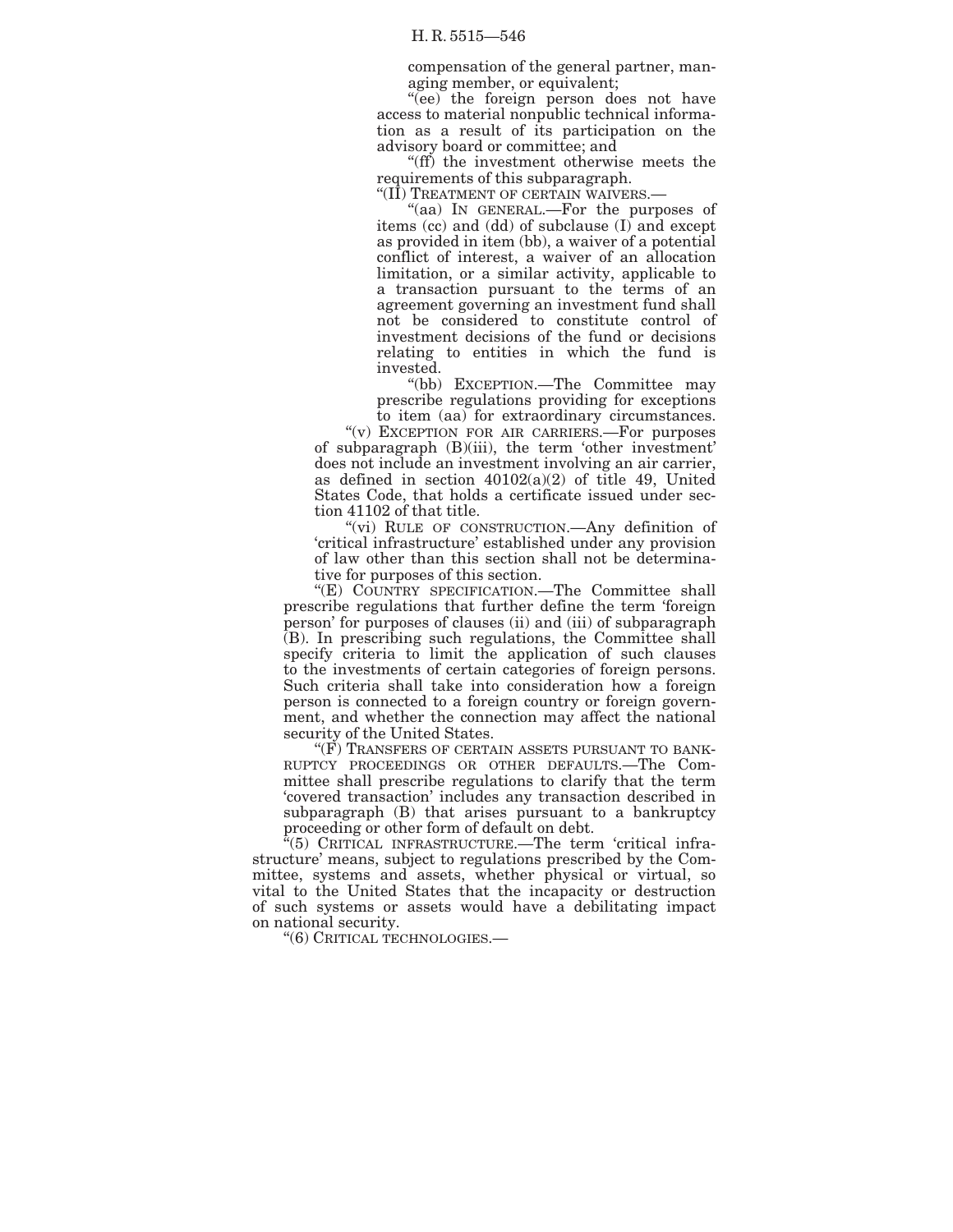"(A) IN GENERAL.—The term 'critical technologies' means the following:

''(i) Defense articles or defense services included on the United States Munitions List set forth in the International Traffic in Arms Regulations under subchapter M of chapter I of title 22, Code of Federal Regulations.

''(ii) Items included on the Commerce Control List set forth in Supplement No. 1 to part 774 of the Export Administration Regulations under subchapter C of chapter VII of title 15, Code of Federal Regulations, and controlled—

''(I) pursuant to multilateral regimes, including for reasons relating to national security, chemical and biological weapons proliferation, nuclear nonproliferation, or missile technology; or ''(II) for reasons relating to regional stability

or surreptitious listening.

''(iii) Specially designed and prepared nuclear equipment, parts and components, materials, software, and technology covered by part 810 of title 10, Code of Federal Regulations (relating to assistance to foreign atomic energy activities).

"(iv) Nuclear facilities, equipment, and material covered by part 110 of title 10, Code of Federal Regulations (relating to export and import of nuclear equip-<br>ment and material).

" $(v)$  Select agents and toxins covered by part 331 of title 7, Code of Federal Regulations, part 121 of title 9 of such Code, or part 73 of title 42 of such Code.

''(vi) Emerging and foundational technologies con- trolled pursuant to section 1758 of the Export Control Reform Act of 2018.

''(B) RECOMMENDATIONS.—

''(i) IN GENERAL.—The chairperson may recommend technologies for identification under the interagency process set forth in section 1758(a) of the Export Control Reform Act of 2018.

"(ii) MATTERS INFORMING RECOMMENDATIONS.-Recommendations by the chairperson under clause (i) shall draw upon information arising from reviews and investigations conducted under subsection (b), notices submitted under subsection  $(b)(1)(C)(i)$ , declarations filed under subsection  $(b)(1)(C)(v)$ , and non-notified and non-declared transactions identified under subsection  $(b)(1)(H)$ .

''(7) FOREIGN GOVERNMENT-CONTROLLED TRANSACTION.— The term 'foreign government-controlled transaction' means any covered transaction that could result in the control of any United States business by a foreign government or an entity controlled by or acting on behalf of a foreign government.

"(8) INTELLIGENCE COMMUNITY.—The term intelligence community' has the meaning given that term in section 3(4) of the National Security Act of 1947 (50 U.S.C. 3003(4)).

''(9) INVESTMENT.—The term 'investment' means the acquisition of equity interest, including contingent equity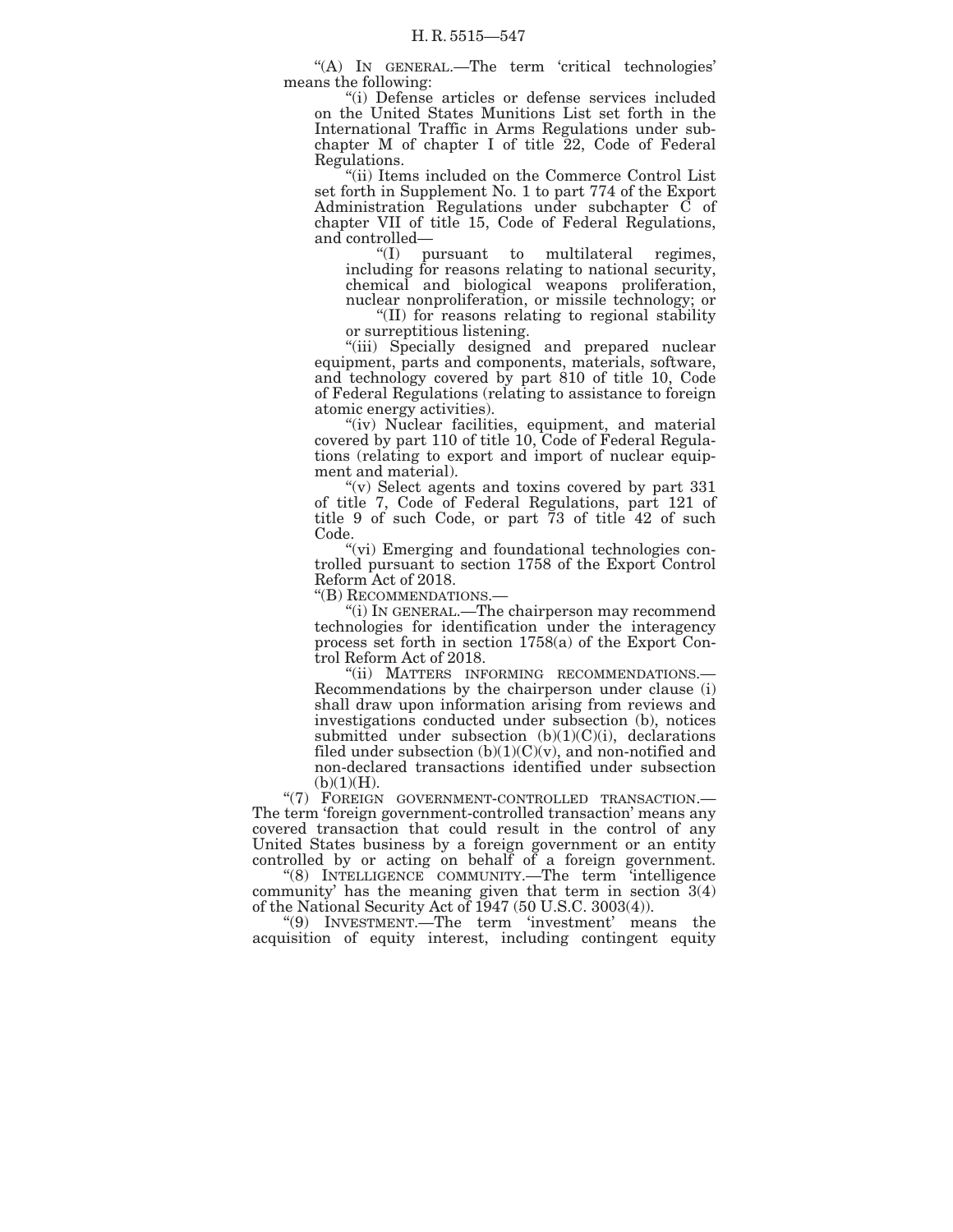interest, as further defined in regulations prescribed by the Committee.

" $(10)$  LEAD AGENCY.—The term 'lead agency' means the agency or agencies designated as the lead agency or agencies pursuant to subsection  $(k)(5)$ .

" $(11)$  PARTY.—The term 'party' has the meaning given that term in regulations prescribed by the Committee.

"(12) UNITED STATES.—The term 'United States' means the several States, the District of Columbia, and any territory or possession of the United States.

''(13) UNITED STATES BUSINESS.—The term 'United States business' means a person engaged in interstate commerce in the United States.''.

## **SEC. 1704. ACCEPTANCE OF WRITTEN NOTICES.**

Section  $721(b)(1)(C)(i)$  of the Defense Production Act of 1950  $(50 \text{ U.S.C. } 4565(b)(1)(C)(i))$  is amended—

> (1) by striking ''Any party'' and inserting the following: ''(I) IN GENERAL.—Any party''; and

(2) by adding at the end the following:

''(II) COMMENTS AND ACCEPTANCE.—

"(aa) In GENERAL.—Subject to item (cc), the Committee shall provide comments on a draft or formal written notice or accept a formal written notice submitted under subclause (I) with respect to a covered transaction not later than the date that is 10 business days after the date of submission of the draft or formal written notice.

''(bb) COMPLETENESS.—If the Committee determines that a draft or formal written notice described in item (aa) is not complete, the Committee shall notify the party or parties to the transaction in writing that the notice is not complete and provide an explanation of all material respects in which the notice is incomplete.<br>
"(cc) STIPULATIONS

REQUIRED.—The timing requirement under item (aa) shall apply only in a case in which the parties stipulate under clause (vi) that the transaction is a covered transaction.''.

# **SEC. 1705. INCLUSION OF PARTNERSHIP AND SIDE AGREEMENTS IN NOTICE.**

Section 721(b)(1)(C) of the Defense Production Act of 1950  $(50 \text{ U.S.C. } 4565(b)(1)(C))$  is amended by adding at the end the following:

> "(iv) INCLUSION OF PARTNERSHIP AND SIDE AGREE-MENTS.—The Committee may require a written notice submitted under clause (i) to include a copy of any partnership agreements, integration agreements, or other side agreements relating to the transaction, as specified in regulations prescribed by the Committee.''.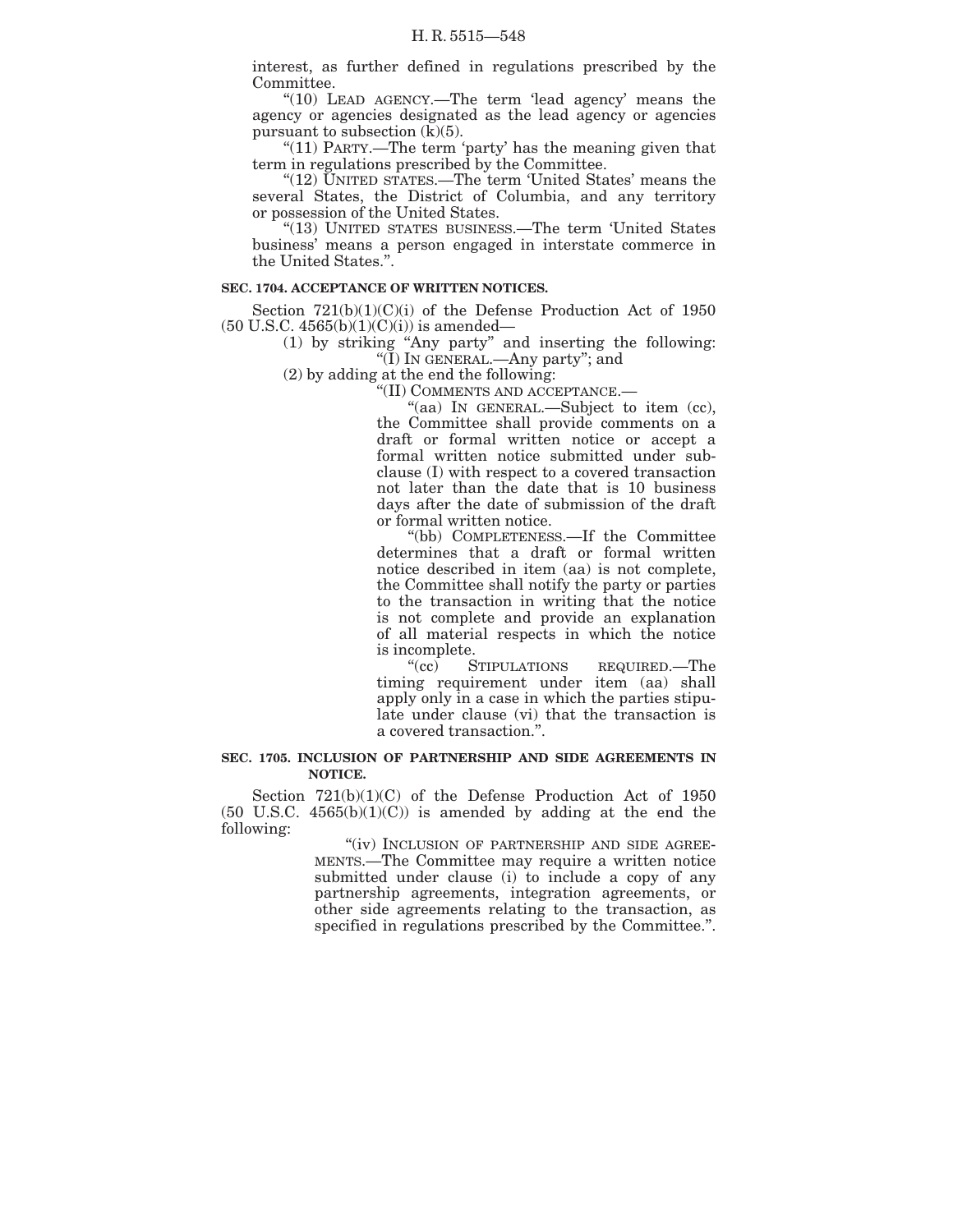## **SEC. 1706. DECLARATIONS FOR CERTAIN COVERED TRANSACTIONS.**

Section 721(b)(1)(C) of the Defense Production Act of 1950  $(50 \text{ U.S.C. } 4565(b)(1)(C))$ , as amended by section 1705, is further amended by adding at the end the following:

> "(v) DECLARATIONS FOR CERTAIN COVERED TRANS-ACTIONS.—

''(I) IN GENERAL.—A party to any covered transaction may submit to the Committee a declaration with basic information regarding the transaction instead of a written notice under clause (i).

''(II) REGULATIONS.—The Committee shall prescribe regulations establishing requirements for declarations submitted under this clause. In prescribing such regulations, the Committee shall ensure that such declarations are submitted as abbreviated notifications that would not generally exceed 5 pages in length.

''(III) COMMITTEE RESPONSE TO DECLARA-TION.—

''(aa) IN GENERAL.—Upon receiving a declaration under this clause with respect to a covered transaction, the Committee may, at the discretion of the Committee—

''(AA) request that the parties to the transaction file a written notice under clause (i);

''(BB) inform the parties to the transaction that the Committee is not able to complete action under this section with respect to the transaction on the basis of the declaration and that the parties may file a written notice under clause (i) to seek written notification from the Committee that the Committee has completed all action under this section with respect to the transaction;

''(CC) initiate a unilateral review of the transaction under subparagraph (D); or

''(DD) notify the parties in writing that the Committee has completed all action under this section with respect to the transaction.

''(bb) TIMING.—The Committee shall take action under item (aa) not later than 30 days after receiving a declaration under this clause.

''(cc) RULE OF CONSTRUCTION.—Nothing in this subclause (other than item (aa)(CC)) shall be construed to affect the authority of the President or the Committee to take any action authorized by this section with respect to a covered transaction.

''(IV) MANDATORY DECLARATIONS.—

''(aa) REGULATIONS.—The Committee shall prescribe regulations specifying the types of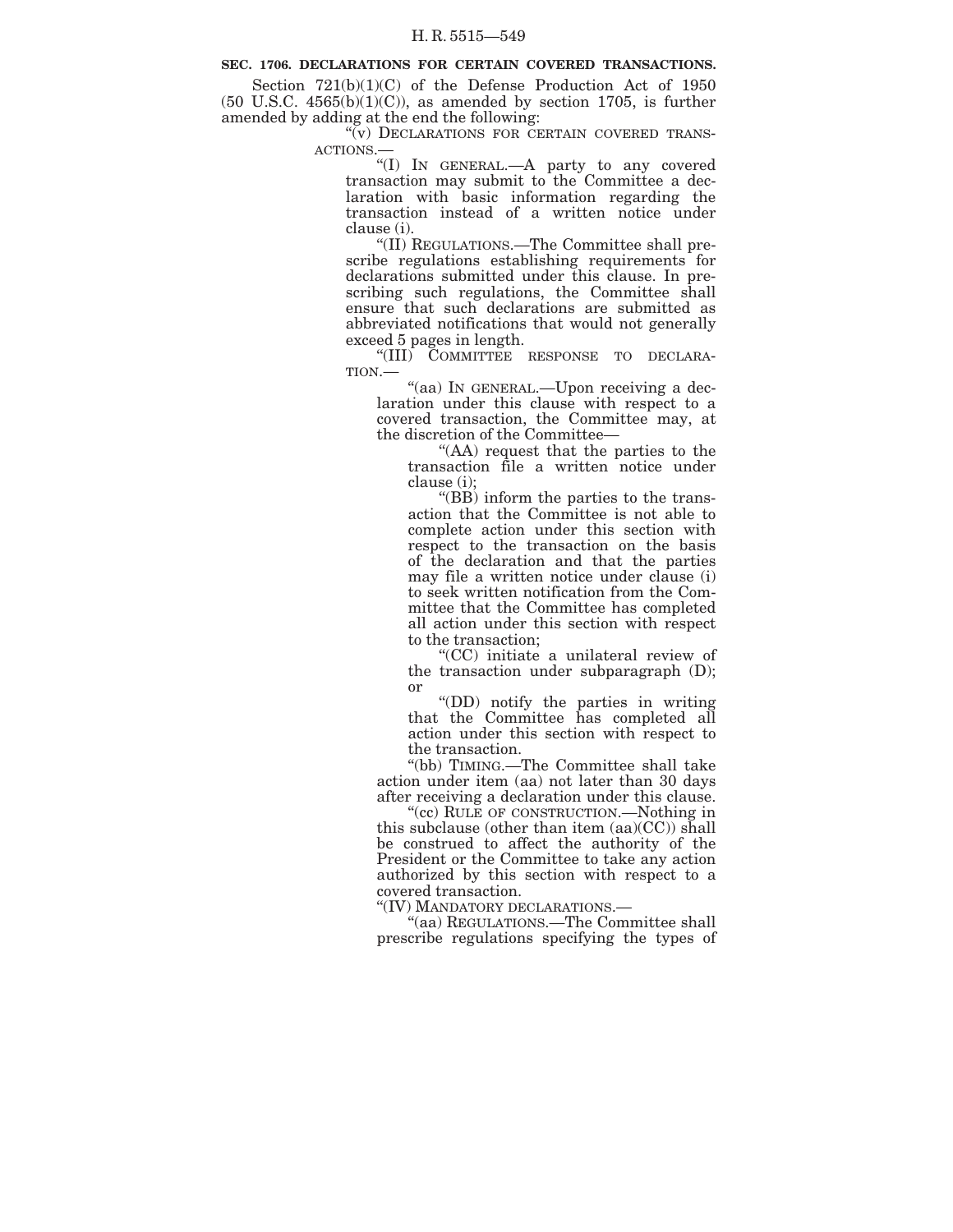covered transactions for which the Committee requires a declaration under this subclause. ''(bb) CERTAIN COVERED TRANSACTIONS

WITH FOREIGN GOVERNMENT INTERESTS.—

''(AA) IN GENERAL.—Except as provided in subitem (BB), the parties to a covered transaction shall submit a declaration described in subclause (I) with respect to the transaction if the transaction involves an investment that results in the acquisition, directly or indirectly, of a substantial interest in a United States business described in subsection  $(a)(4)(B)(iii)$  by a foreign person in which a foreign government has, directly or indirectly, a substantial interest.

''(BB) SUBSTANTIAL INTEREST DEFINED.—In this item, the term 'substantial interest' has the meaning given that term in regulations which the Committee shall prescribe. In developing those regulations, the Committee shall consider the means by which a foreign government could influence the actions of a foreign person, including through board membership, ownership interest, or shareholder rights. An interest that is excluded under subparagraph  $(D)$  of subsection  $(a)(4)$  from the term 'other investment' as used in subparagraph (B)(iii) of that subsection or that is less than a 10 percent voting interest shall not be considered a substantial interest.

''(CC) WAIVER.—The Committee may waive, with respect to a foreign person, the requirement under subitem (AA) for the submission of a declaration described in subclause (I) if the Committee determines that the foreign person demonstrates that the investments of the foreign person are not directed by a foreign government and the foreign person has a history of cooperation with the Committee.

''(cc) OTHER DECLARATIONS REQUIRED BY COMMITTEE.—The Committee may require the submission of a declaration described in subclause (I) with respect to any covered transaction identified under regulations prescribed by the Committee for purposes of this item, at the discretion of the Committee, that involves a United States business described in subsection  $(a)(4)(B)(iii)(II)$ .

''(dd) EXCEPTION.—The submission of a declaration described in subclause (I) shall not be required pursuant to this subclause with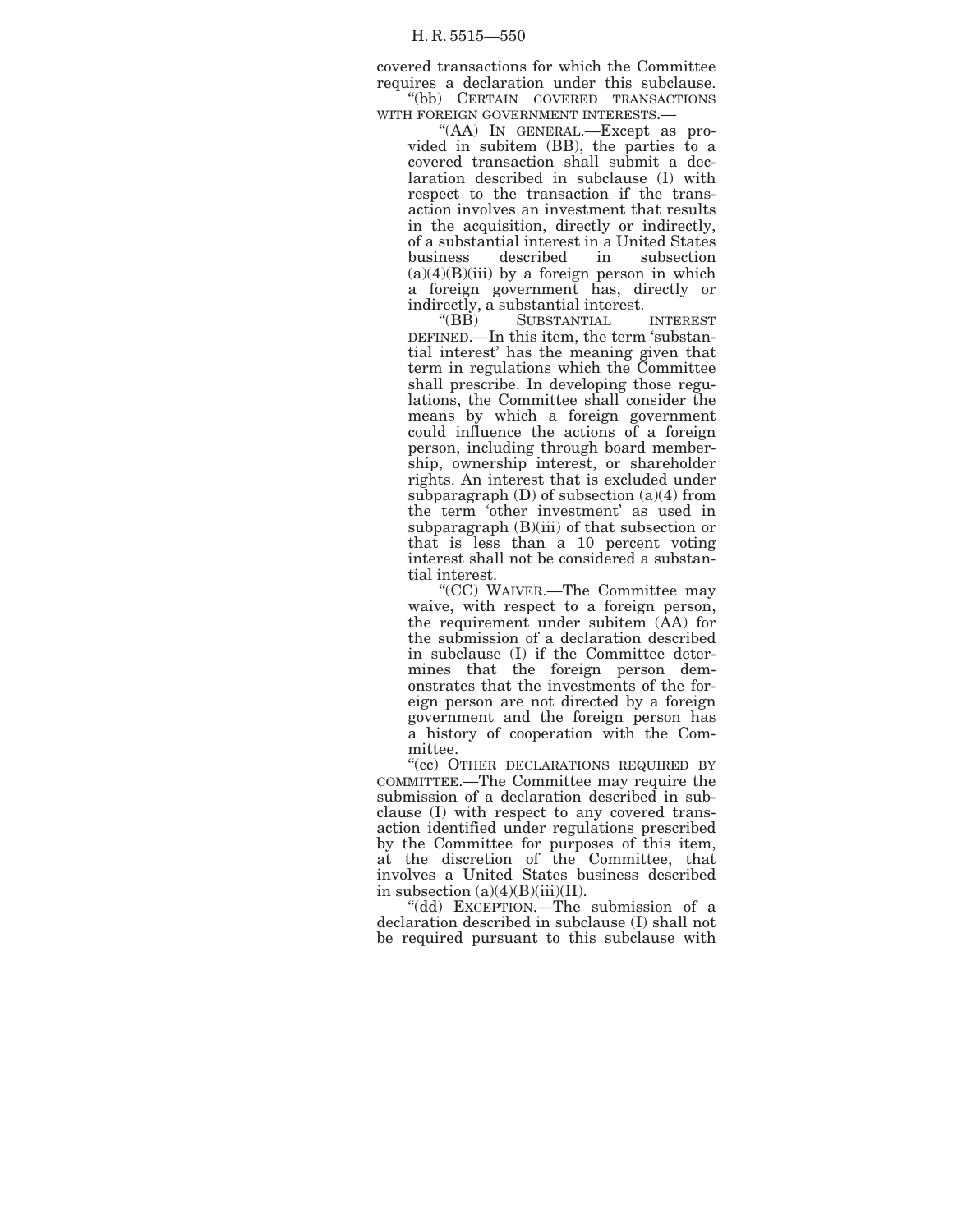respect to an investment by an investment fund if—

''(AA) the fund is managed exclusively by a general partner, a managing member, or an equivalent;

''(BB) the general partner, managing member, or equivalent is not a foreign person; and

''(CC) the investment fund satisfies, with respect to any foreign person with membership as a limited partner on an advisory board or a committee of the fund, the criteria specified in items (cc) and (dd) of subsection  $(a)(4)(D)(iv)$ .

"(ee) SUBMISSION OF WRITTEN NOTICE AS AN ALTERNATIVE.—Parties to a covered transaction for which a declaration is required under this subclause may instead elect to submit a written notice under clause (i).

"(ff) TIMING AND REFILING OF SUBMIS-SION.—

''(AA) IN GENERAL.—In the regulations prescribed under item (aa), the Committee may not require a declaration to be submitted under this subclause with respect to a covered transaction more than 45 days before the completion of the transaction.

''(BB) REFILING OF DECLARATION.— The Committee may not request or recommend that a declaration submitted under this subclause be withdrawn and refiled, except to permit parties to a covered transaction to correct material errors or omissions in the declaration submitted with respect to that transaction.

''(gg) PENALTIES.—The Committee may impose a penalty pursuant to subsection (h)(3) with respect to a party that fails to comply with this subclause."

#### **SEC. 1707. STIPULATIONS REGARDING TRANSACTIONS.**

Section 721(b)(1)(C) of the Defense Production Act of 1950  $(50 \text{ U.S.C. } 4565(b)(1)(C))$ , as amended by section 1706, is further amended by adding at the end the following:

''(vi) STIPULATIONS REGARDING TRANSACTIONS.—

''(I) IN GENERAL.—In a written notice submitted under clause (i) or a declaration submitted under clause (v) with respect to a transaction, a party to the transaction may—

''(aa) stipulate that the transaction is a covered transaction; and

''(bb) if the party stipulates that the transaction is a covered transaction under item (aa), stipulate that the transaction is a foreign government-controlled transaction.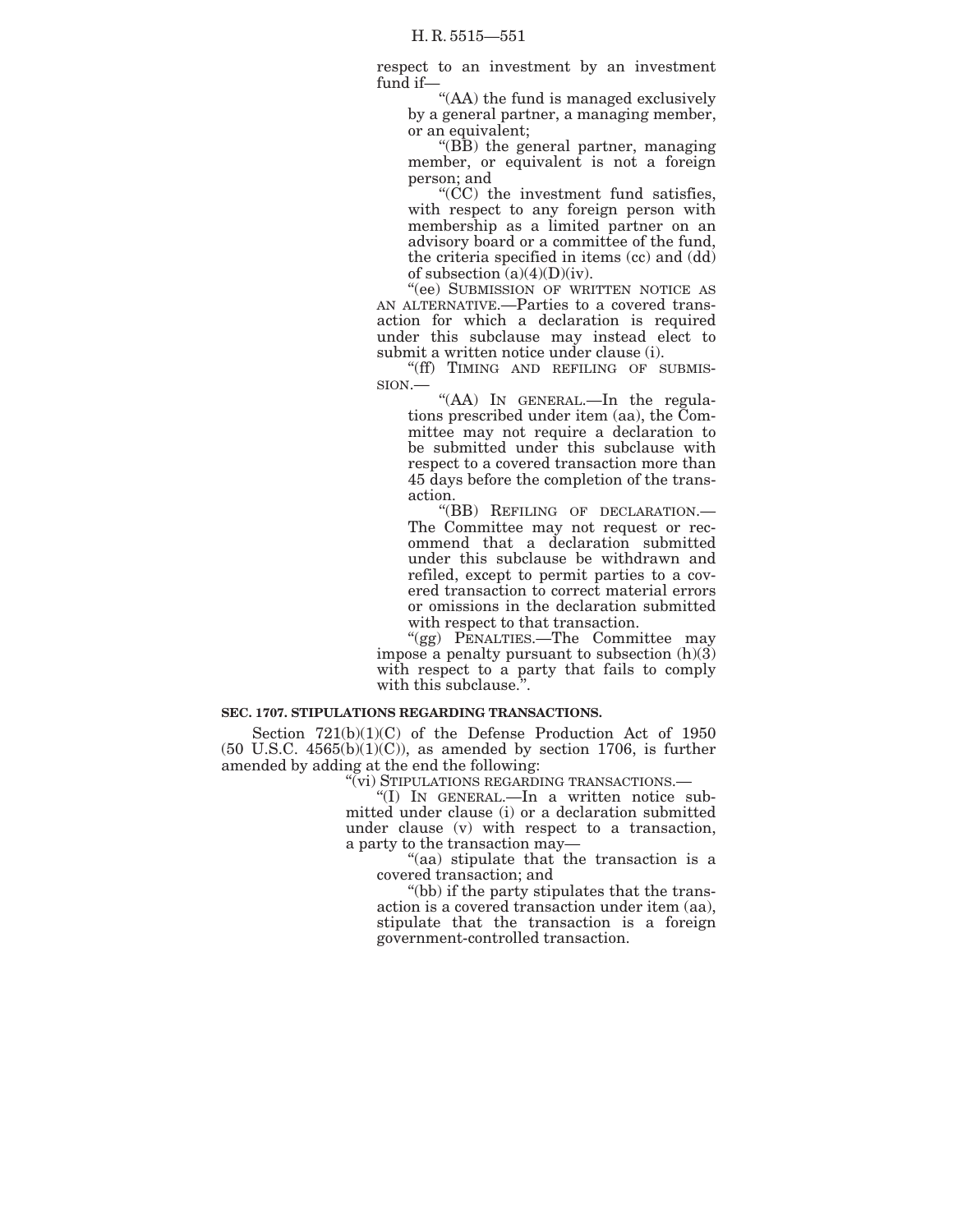''(II) BASIS FOR STIPULATION.—A written notice submitted under clause (i) or a declaration submitted under clause (v) that includes a stipulation under subclause (I) shall include a description of the basis for the stipulation.''.

# **SEC. 1708. AUTHORITY FOR UNILATERAL INITIATION OF REVIEWS.**

Section 721(b)(1) of the Defense Production Act of 1950 (50 U.S.C.  $4565(b)(1)$  is amended—

(1) by redesignating subparagraphs  $(E)$  and  $(F)$  as subparagraphs  $(F)$  and  $(\tilde{G})$ , respectively;

 $(2)$  in subparagraph  $(D)$ –

(A) in the matter preceding clause (i), by striking "subparagraph  $(F)$ " and inserting "subparagraph  $(G)$ ";

(B) in clause (i), by inserting ''(other than a covered transaction described in subparagraph  $(E)$ " after "any covered transaction'';

(C) by striking clause (ii) and inserting the following:

''(ii) any covered transaction described in subparagraph (E), if any party to the transaction submitted false or misleading material information to the Committee in connection with the Committee's consideration of the transaction or omitted material information, including material documents, from information submitted to the Committee; or''; and

(D) in clause (iii)—

(i) in the matter preceding subclause (I), by striking ''any covered transaction that has previously been reviewed or investigated under this section,'' and inserting ''any covered transaction described in subparagraph (E),";

(ii) in subclause (I), by striking ''intentionally''; (iii) in subclause (II), by striking "an intentional" and inserting "a"; and

(iv) in subclause (III), by inserting ''adequate and appropriate'' before ''remedies or enforcement tools''; and

(3) by inserting after subparagraph (D) the following:

''(E) COVERED TRANSACTIONS DESCRIBED.—A covered transaction is described in this subparagraph if—

''(i) the Committee has informed the parties to the transaction in writing that the Committee has completed all action under this section with respect to the transaction; or

''(ii) the President has announced a decision not to exercise the President's authority under subsection (d) with respect to the transaction.''.

## **SEC. 1709. TIMING FOR REVIEWS AND INVESTIGATIONS.**

Section 721(b) of the Defense Production Act of 1950 (50 U.S.C. 4565(b)), as amended by section 1708, is further amended—

 $(1)$  in paragraph  $(1)(F)$ , by striking "30" and inserting "45"; (2) in paragraph (2), by striking subparagraph (C) and inserting the following:<br>"(C) TIMING.

"(i) IN GENERAL.—Except as provided in clause (ii), any investigation under subparagraph (A) shall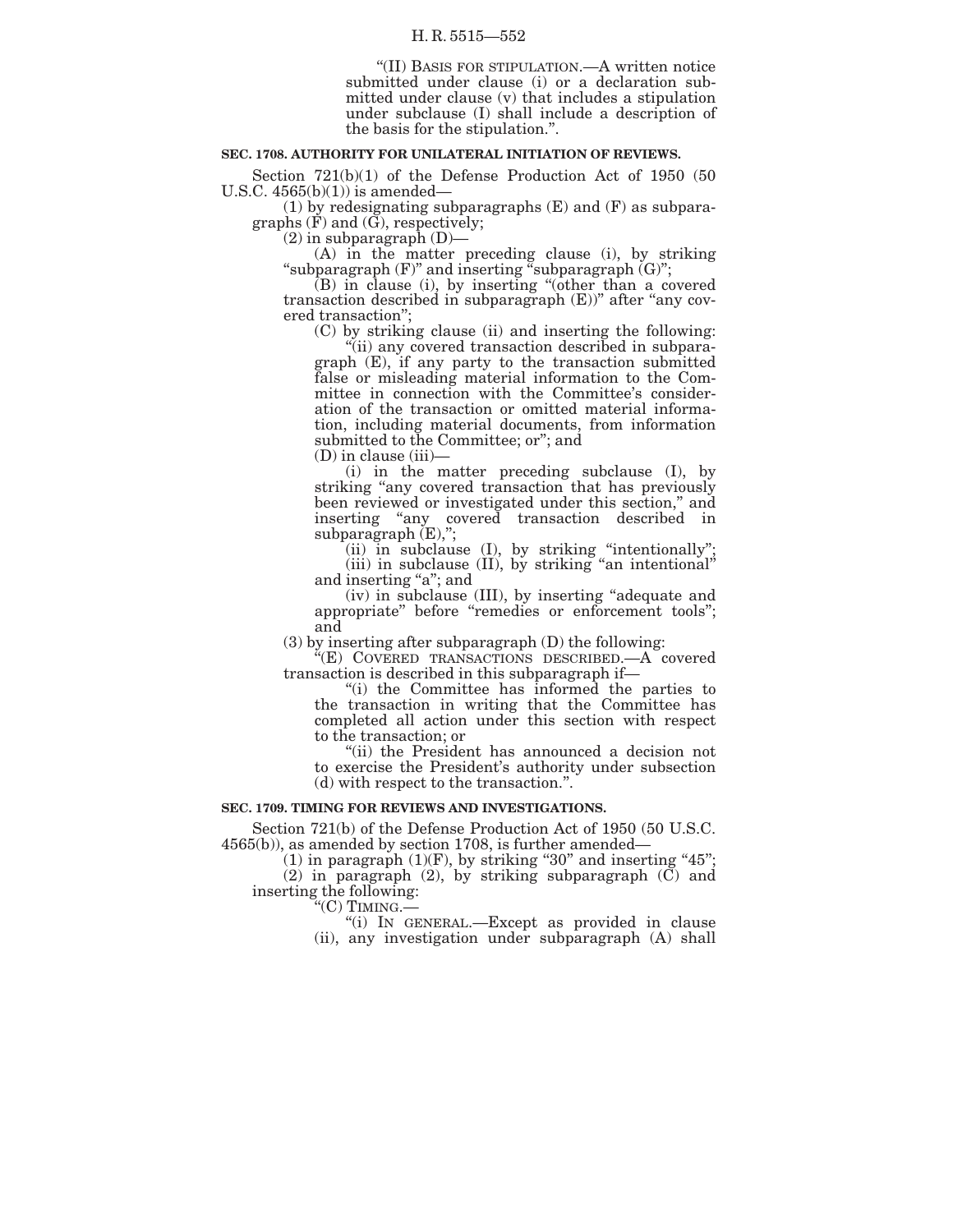be completed before the end of the 45-day period beginning on the date on which the investigation commenced.<br>"(ii)

EXTENSION FOR EXTRAORDINARY CIR-CUMSTANCES.—<br>"(I) In

GENERAL.—In extraordinary circumstances (as defined by the Committee in regulations), the chairperson may, at the request of the head of the lead agency, extend an investigation under subparagraph (A) for one 15-day period.

''(II) NONDELEGATION.—The authority of the chairperson and the head of the lead agency referred to in subclause (I) may not be delegated to any person other than the Deputy Secretary of the Treasury or the deputy head (or equivalent thereof) of the lead agency, as the case may be.<br>"(III) NOTIFICATION TO PARTIES.—If the Com-

mittee extends the deadline under subclause  $(I)$ with respect to a covered transaction, the Com-<br>mittee shall notify the parties to the transaction of the extension.''; and

(3) by adding at the end the following:

"(8) TOLLING OF DEADLINES DURING LAPSE IN APPROPRIA-TIONS.—Any deadline or time limitation under this subsection shall be tolled during a lapse in appropriations.''.

# **SEC. 1710. IDENTIFICATION OF NON-NOTIFIED AND NON-DECLARED TRANSACTIONS.**

Section 721(b)(1) of the Defense Production Act of 1950 (50 U.S.C. 4565(b)(1)), as amended by sections 1708 and 1709, is further amended by adding at the end the following:

"(H) IDENTIFICATION OF NON-NOTIFIED AND NON-DECLARED TRANSACTIONS.—The Committee shall establish a process to identify covered transactions for which—

"(i) a notice under clause (i) of subparagraph  $(C)$ or a declaration under clause (v) of that subparagraph is not submitted to the Committee; and

''(ii) information is reasonably available.''.

#### **SEC. 1711. SUBMISSION OF CERTIFICATIONS TO CONGRESS.**

Section  $721(b)(3)(C)$  of the Defense Production Act of 1950  $(50 \text{ U.S.C. } 4565(b)(3)(C))$  is amended—

(1) in clause (i), by striking subclause (II) and inserting the following:

''(II) a certification that all relevant national

security factors have received full consideration."; (2) in clause (iv), by striking subclause (II) and inserting the following:

''(II) DELEGATION OF CERTIFICATIONS.— ''(aa) IN GENERAL.—Subject to item (bb), the chairperson, in consultation with the Committee, may determine the level of official to whom the signature requirement under subclause (I) for the chairperson and the head of the lead agency may be delegated. The level of official to whom the signature requirement may be delegated may differ based on any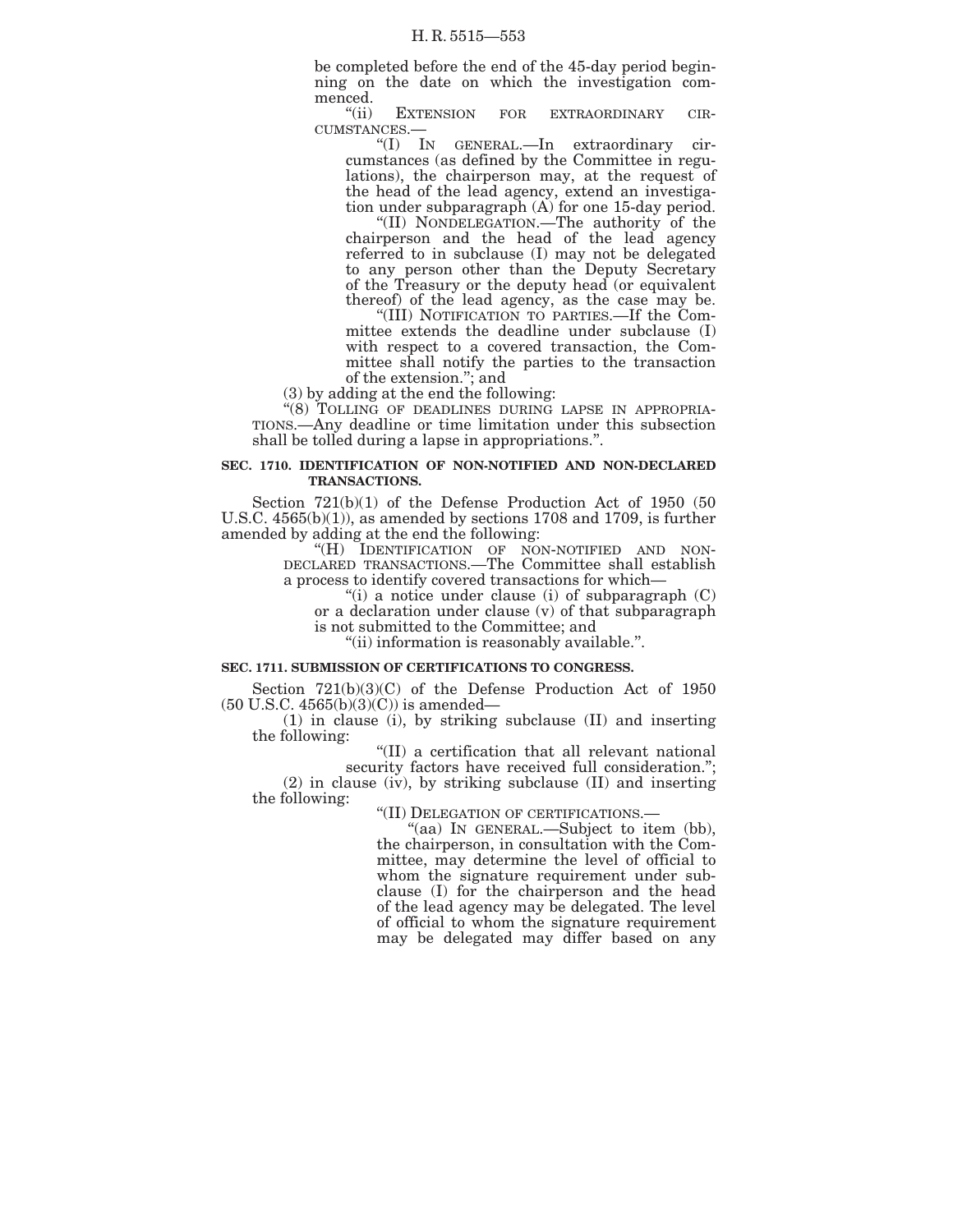factor relating to a transaction that the chairperson, in consultation with the Committee, deems appropriate, including the type or value of the transaction.

"(bb) LIMITATION ON DELEGATION WITH RESPECT TO CERTAIN TRANSACTIONS.—The signature requirement under subclause (I) may be delegated not below the level of the Assistant Secretary of the Treasury or an equivalent official of the lead agency.''; and

(3) by adding at the end the following:

"(v) AUTHORITY TO CONSOLIDATE DOCUMENTS.-Instead of transmitting a separate certified notice or certified report under subparagraph (A) or (B) with respect to each covered transaction, the Committee may, on a monthly basis, transmit such notices and reports in a consolidated document to the Members of Congress specified in clause (iii).''.

## **SEC. 1712. ANALYSIS BY DIRECTOR OF NATIONAL INTELLIGENCE.**

Section 721(b)(4) of the Defense Production Act of 1950 (50 U.S.C.  $4565(b)(4)$  is amended—

(1) by striking subparagraph (A) and inserting the following:

''(A) ANALYSIS REQUIRED.—

''(i) IN GENERAL.—Except as provided in subparagraph (B), the Director of National Intelligence shall expeditiously carry out a thorough analysis of any threat to the national security of the United States posed by any covered transaction, which shall include the identification of any recognized gaps in the collection of intelligence relevant to the analysis.

"(ii) VIEWS OF INTELLIGENCE COMMUNITY.—The Director shall seek and incorporate into the analysis required by clause (i) the views of all affected or appropriate agencies of the intelligence community with respect to the transaction.

"(iii) UPDATES.—At the request of the lead agency, the Director shall update the analysis conducted under clause (i) with respect to a covered transaction with respect to which an agreement was entered into under subsection  $(l)(3)(A)$ .

"(iv) INDEPENDENCE AND OBJECTIVITY.—The Committee shall ensure that its processes under this section preserve the ability of the Director to conduct analysis under clause (i) that is independent, objective, and consistent with all applicable directives, policies, and analytic tradecraft standards of the intelligence community.'';

(2) by redesignating subparagraphs (B), (C), and (D) as subparagraphs  $(C)$ ,  $(D)$ , and  $(E)$ , respectively;

(3) by inserting after subparagraph (A) the following:

''(B) BASIC THREAT INFORMATION.— ''(i) IN GENERAL.—The Director of National Intel- ligence may provide the Committee with basic informa- tion regarding any threat to the national security of the United States posed by a covered transaction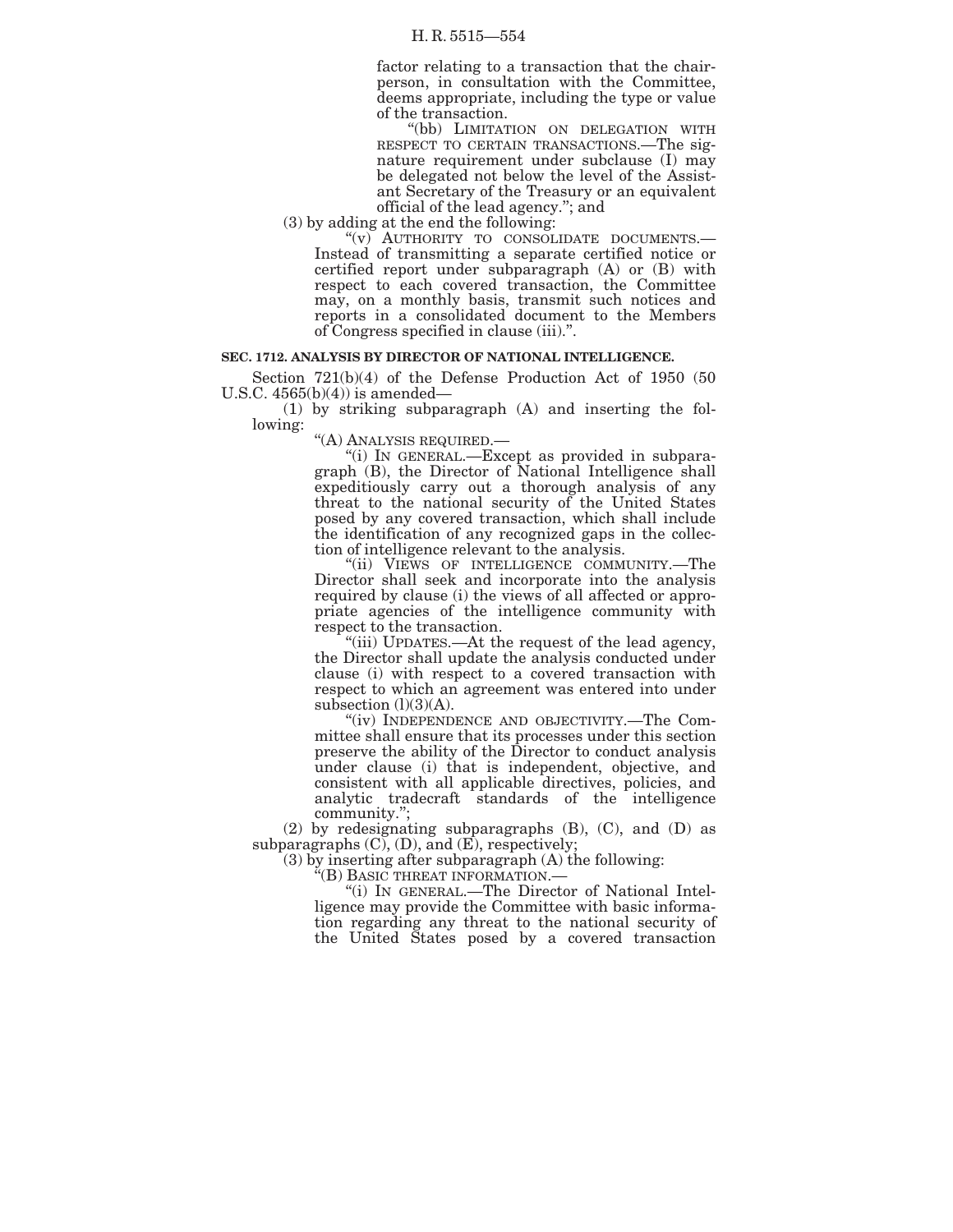described in clause (ii) instead of conducting the analysis required by subparagraph (A).

''(ii) COVERED TRANSACTION DESCRIBED.—A covered transaction is described in this clause if—

''(I) the transaction is described in subsection  $(a)(4)(B)(ii);$ 

''(II) the Director of National Intelligence has completed an analysis pursuant to subparagraph (A) involving each foreign person that is a party to the transaction during the 12 months preceding the review or investigation of the transaction under this section; or

''(III) the transaction otherwise meets criteria agreed upon by the Committee and the Director for purposes of this subparagraph.'';

(4) in subparagraph (C), as redesignated by paragraph  $(2)$ , by striking "20" and inserting "30"; and

(5) by adding at the end the following:

"(F) ASSESSMENT OF OPERATIONAL IMPACT.—The Director may provide to the Committee an assessment, separate from the analyses under subparagraphs (A) and (B), of any operational impact of a covered transaction on the intelligence community and a description of any actions that have been or will be taken to mitigate any such impact.

" $(G)$  SUBMISSION TO CONGRESS.—The Committee shall submit the analysis required by subparagraph (A) with respect to a covered transaction to the Select Committee on Intelligence of the Senate and the Permanent Select Committee on Intelligence of the House of Representatives upon the conclusion of action under this section (other than compliance plans under subsection  $(l)(6)$  with respect to the transaction.''.

### **SEC. 1713. INFORMATION SHARING.**

Section 721(c) of the Defense Production Act of 1950 (50 U.S.C.  $4565(c)$  is amended-

(1) by striking ''Any information'' and inserting the following:

" $(1)$  In GENERAL.—Except as provided in paragraph  $(2)$ , any information'';

(2) by striking '', except as may be relevant'' and all that follows and inserting a period; and

(3) by adding at the end the following:

"(2) EXCEPTIONS.—Paragraph (1) shall not prohibit the disclosure of the following:

''(A) Information relevant to any administrative or judicial action or proceeding.

''(B) Information to Congress or any duly authorized committee or subcommittee of Congress.

''(C) Information important to the national security analysis or actions of the Committee to any domestic governmental entity, or to any foreign governmental entity of a United States ally or partner, under the exclusive direction and authorization of the chairperson, only to the extent necessary for national security purposes, and subject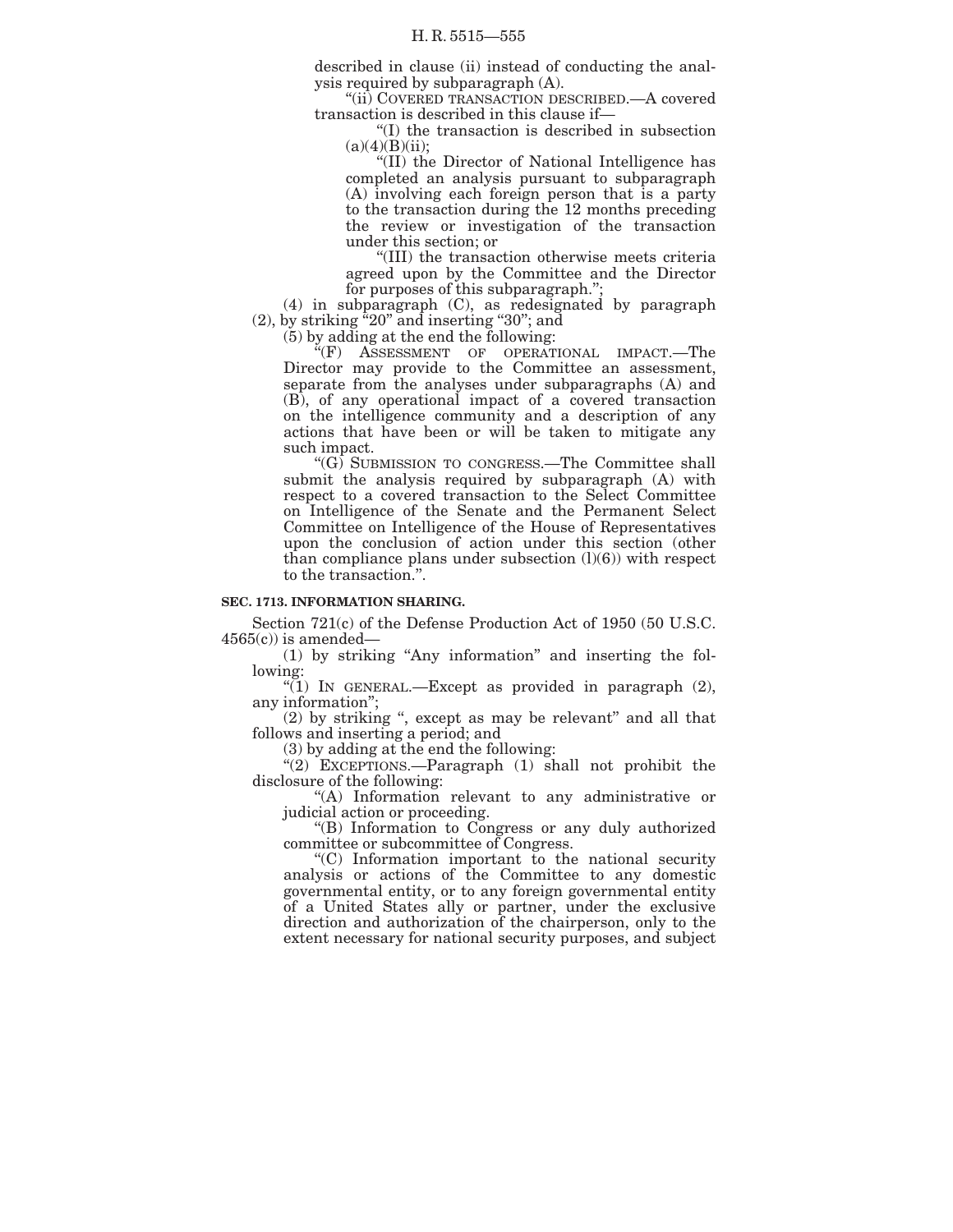to appropriate confidentiality and classification requirements.

''(D) Information that the parties have consented to be disclosed to third parties.

''(3) COOPERATION WITH ALLIES AND PARTNERS.—

''(A) IN GENERAL.—The chairperson, in consultation with other members of the Committee, should establish a formal process for the exchange of information under paragraph  $(2)(C)$  with governments of countries that are allies or partners of the United States, in the discretion of the chairperson, to protect the national security of the United States and those countries.

''(B) REQUIREMENTS.—The process established under subparagraph (A) should, in the discretion of the chairperson—

''(i) be designed to facilitate the harmonization of action with respect to trends in investment and technology that could pose risks to the national security of the United States and countries that are allies or partners of the United States;

''(ii) provide for the sharing of information with respect to specific technologies and entities acquiring such technologies as appropriate to ensure national security; and

"(iii) include consultations and meetings with representatives of the governments of such countries on a recurring basis.''.

# **SEC. 1714. ACTION BY THE PRESIDENT.**

Section 721(d)(2) of the Defense Production Act of 1950 (50 U.S.C.  $4565(d)(2)$  is amended by striking "not later than 15 days" and all that follows and inserting the following: ''with respect to a covered transaction not later than 15 days after the earlier of—

> ''(A) the date on which the investigation of the transaction under subsection (b) is completed; or

> ''(B) the date on which the Committee otherwise refers the transaction to the President under subsection  $(l)(2)$ .".

## **SEC. 1715. JUDICIAL REVIEW.**

Section 721(e) of the Defense Production Act of 1950 (50 U.S.C. 4565(e)) is amended—

(1) by striking ''The actions'' and inserting the following:

''(1) IN GENERAL.—The actions''; and (2) by adding at the end the following:

''(2) CIVIL ACTIONS.—A civil action challenging an action or finding under this section may be brought only in the United States Court of Appeals for the District of Columbia Circuit.<br>
"(3) PROCEDURES FOR REVIEW OF PRIVILEGED INFORMA-

TION.—If a civil action challenging an action or finding under this section is brought, and the court determines that protected information in the administrative record, including classified or other information subject to privilege or protections under any provision of law, is necessary to resolve the challenge, that information shall be submitted ex parte and in camera to the court and the court shall maintain that information under seal.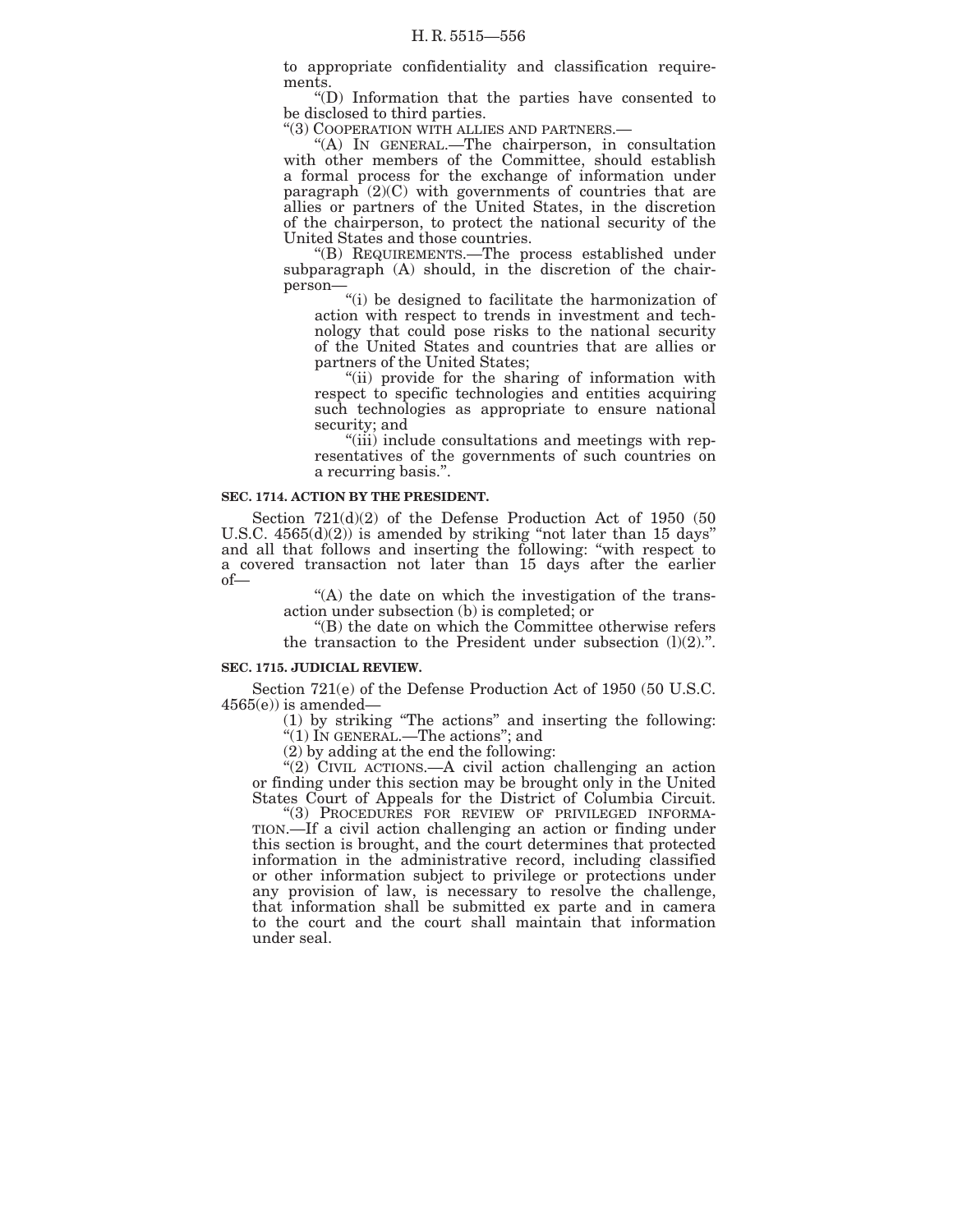''(4) APPLICABILITY OF USE OF INFORMATION PROVISIONS.— The use of information provisions of sections 106, 305, 405, and 706 of the Foreign Intelligence Surveillance Act of 1978 (50 U.S.C. 1806, 1825, 1845, and 1881e) shall not apply in a civil action brought under this subsection.''.

#### **SEC. 1716. CONSIDERATIONS FOR REGULATIONS.**

Section 721(h) of the Defense Production Act of 1950 (50 U.S.C.  $4565(h)$ ) is amended-

(1) by striking paragraph (2);

(2) by redesignating paragraph (3) as paragraph (2); and (3) in paragraph (2), as redesignated—

 $(A)$  in subparagraph  $(A)$ , by striking "including any mitigation'' and all that follows through ''subsection (l)'' and inserting ''including any mitigation agreement entered into, conditions imposed, or order issued pursuant to this section'';

 $(B)$  in subparagraph  $(B)(ii)$ , by striking "and" at the end;

(C) in subparagraph (C), by striking the period at the end and inserting "; and"; and

(D) by adding at the end the following:

''(D) provide that, in any review or investigation of a covered transaction conducted by the Committee under subsection (b), the Committee should—

 $''(i)$  consider the factors specified in subsection  $(f)$ ; and

"(ii) as appropriate, require parties to provide to the Committee the information necessary to consider such factors.''.

# **SEC. 1717. MEMBERSHIP AND STAFF OF COMMITTEE.**

(a) HIRING AUTHORITY.—Section 721(k) of the Defense Production Act of 1950 (50 U.S.C. 4565(k)) is amended by striking paragraph (4) and inserting the following: "(4) HIRING AUTHORITY.—

"(A) SENIOR OFFICIALS.—<br>"(i) IN GENERAL.—Each member of the Committee<br>shall designate an Assistant Secretary, or an equivalent official, who is appointed by the President, by and with the advice and consent of the Senate, to carry out such duties related to the Committee as the member of the Committee may delegate.

"(ii) DEPARTMENT OF THE TREASURY.—<br>"(I) IN GENERAL.—There shall be established<br>in the Office of International Affairs at the Department of the Treasury 2 additional positions of Assistant Secretary of the Treasury, who shall be appointed by the President, by and with the advice and consent of the Senate, to carry out such duties related to the Committee as the Secretary of the Treasury may delegate, consistent with this section.

"(II) ASSISTANT SECRETARY FOR INVESTMENT<br>SECURITY.—One of the positions of Assistant Secretary of the Treasury authorized under subclause (I) shall be the Assistant Secretary for Investment Security, whose duties shall be principally related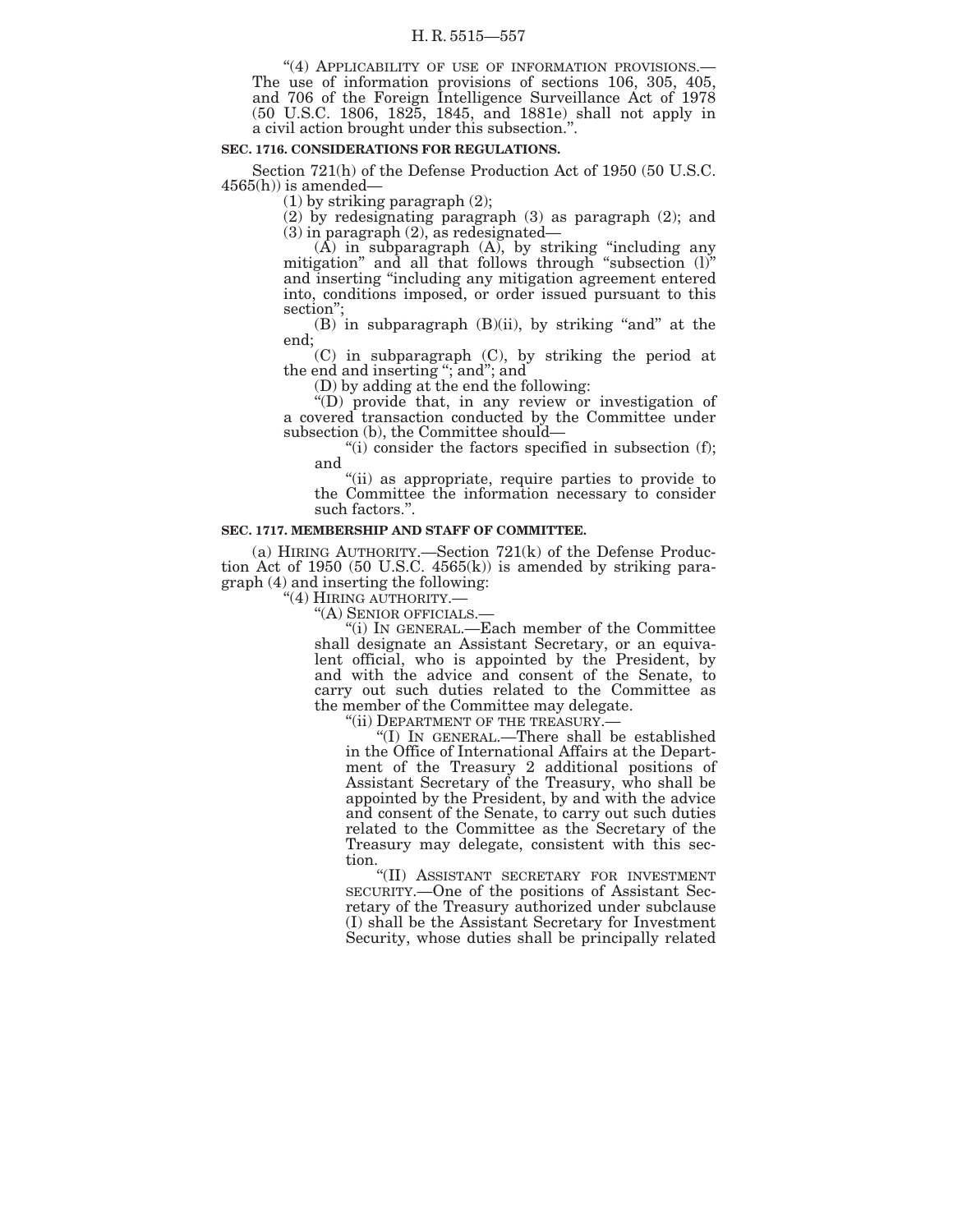to the Committee, as delegated by the Secretary of the Treasury under this section.

''(B) SPECIAL HIRING AUTHORITY.—The heads of the departments and agencies represented on the Committee may appoint, without regard to the provisions of sections 3309 through 3318 of title 5, United States Code, candidates directly to positions in the competitive service (as defined in section 2102 of that title) in their respective departments and agencies. The primary responsibility of positions authorized under the preceding sentence shall be to administer this section.''.

(b) PROCEDURES FOR RECUSAL OF MEMBERS OF COMMITTEE FOR CONFLICTS OF INTEREST.—Not later than 90 days after the date of the enactment of this Act, the Committee on Foreign Investment in the United States shall—

(1) establish procedures for the recusal of any member of the Committee that has a conflict of interest with respect to a covered transaction (as defined in section 721(a) of the Defense Production Act of 1950, as amended by section 1703);

(2) submit to the Committee on Banking, Housing, and Urban Affairs of the Senate and the Committee on Financial Services of the House of Representatives a report describing those procedures; and

(3) brief the committees specified in paragraph (1) on the report required by paragraph  $(2)$ .

# **SEC. 1718. ACTIONS BY THE COMMITTEE TO ADDRESS NATIONAL SECU-RITY RISKS.**

Section 721(l) of the Defense Production Act of 1950 (50 U.S.C. 4565(l)) is amended—

(1) in the subsection heading, by striking ''MITIGATION, TRACKING, AND POSTCONSUMMATION MONITORING AND ENFORCEMENT'' and inserting ''ACTIONS BY THE COMMITTEE TO ADDRESS NATIONAL SECURITY RISKS'';

(2) by redesignating paragraphs (1), (2), and (3) as paragraphs  $(3)$ ,  $(5)$ , and  $(6)$ , respectively;

(3) by inserting before paragraph (3), as redesignated by paragraph (2), the following:

 $\sqrt[n]{(1)}$  SUSPENSION OF TRANSACTIONS.—The Committee, acting through the chairperson, may suspend a proposed or pending covered transaction that may pose a risk to the national security of the United States for such time as the covered transaction is under review or investigation under subsection (b).

"(2) REFERRAL TO PRESIDENT. The Committee may, at any time during the review or investigation of a covered transaction under subsection (b), complete the action of the Committee with respect to the transaction and refer the transaction to the President for action pursuant to subsection (d).'';

(4) in paragraph  $(3)$ , as redesignated by paragraph  $(2)$ —  $(A)$  in subparagraph  $(A)$ —

(i) in the subparagraph heading, by striking ''IN GENERAL'' and inserting ''AGREEMENTS AND CONDI-TIONS'';

(ii) by striking ''The Committee'' and inserting the following:

''(i) IN GENERAL.—The Committee'';

(iii) by striking "threat" and inserting "risk"; and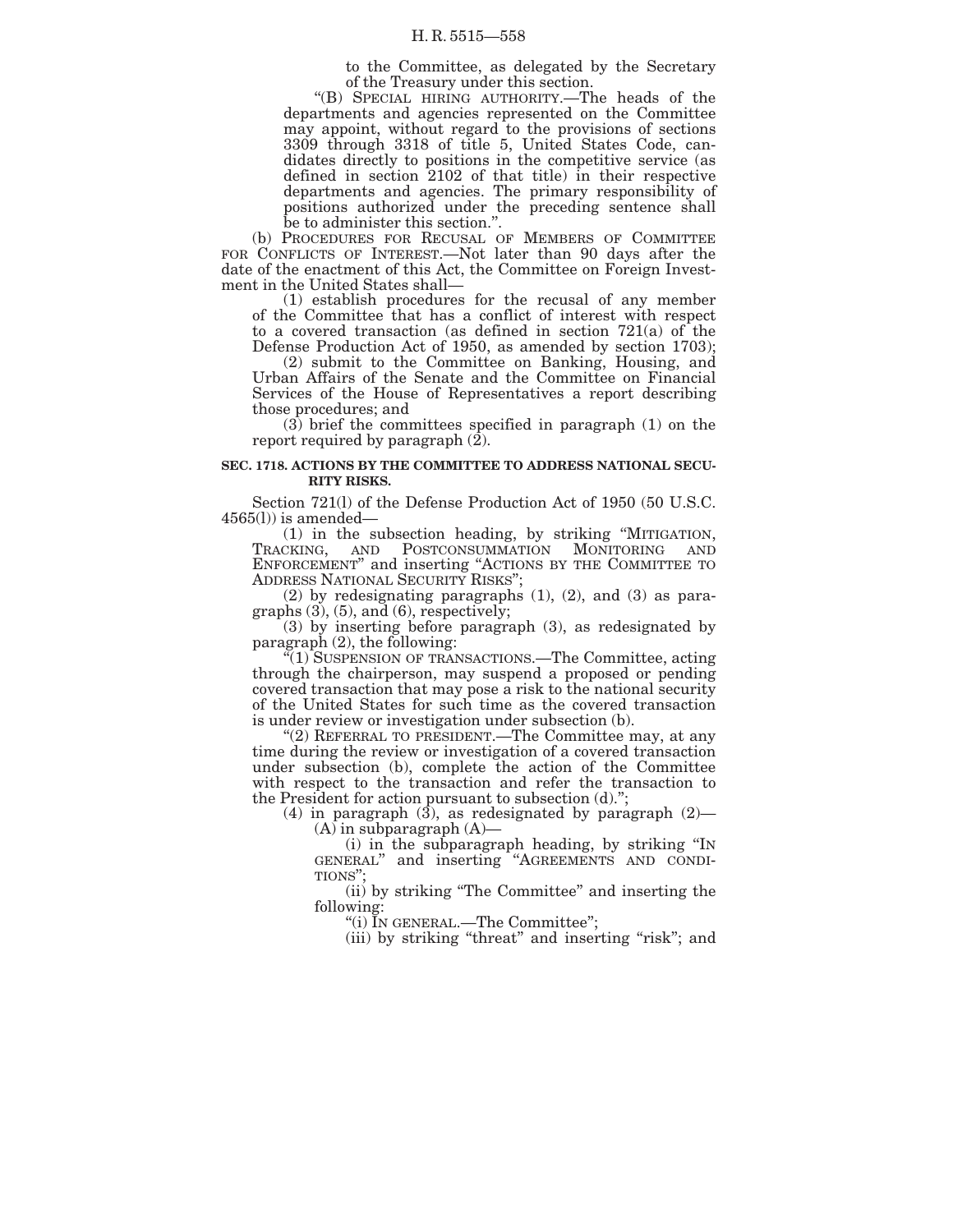(iv) by adding at the end the following:

''(ii) ABANDONMENT OF TRANSACTIONS.—If a party to a covered transaction has voluntarily chosen to abandon the transaction, the Committee or lead agency, as the case may be, may negotiate, enter into or impose, and enforce any agreement or condition with any party to the covered transaction for purposes of effectuating such abandonment and mitigating any risk to the national security of the United States that arises as a result of the covered transaction.

''(iii) AGREEMENTS AND CONDITIONS RELATING TO COMPLETED TRANSACTIONS.—The Committee or lead agency, as the case may be, may negotiate, enter into or impose, and enforce any agreement or condition with any party to a completed covered transaction in order to mitigate any interim risk to the national security of the United States that may arise as a result of the covered transaction until such time that the Committee has completed action pursuant to subsection (b) or the President has taken action pursuant to subsection (d) with respect to the transaction.''; and

(B) by striking subparagraph (B) and inserting the following:

"(B) TREATMENT OF OUTDATED AGREEMENTS OR CONDI-TIONS.—The chairperson and the head of the lead agency shall periodically review the appropriateness of an agreement or condition imposed under subparagraph (A) and terminate, phase out, or otherwise amend the agreement or condition if a threat no longer requires mitigation through the agreement or condition.

''(C) LIMITATIONS.—An agreement may not be entered into or condition imposed under subparagraph (A) with respect to a covered transaction unless the Committee determines that the agreement or condition resolves the national security concerns posed by the transaction, taking into consideration whether the agreement or condition is reasonably calculated to—

''(i) be effective;

"(ii) allow for compliance with the terms of the agreement or condition in an appropriately verifiable way; and

''(iii) enable effective monitoring of compliance with and enforcement of the terms of the agreement or condition.

''(D) JURISDICTION.—The provisions of section 706(b) shall apply to any mitigation agreement entered into or condition imposed under subparagraph (A).'';

(5) by inserting after paragraph (3), as redesignated by paragraph (2), the following:

''(4) RISK-BASED ANALYSIS REQUIRED.—

''(A) IN GENERAL.—Any determination of the Committee to suspend a covered transaction under paragraph (1), to refer a covered transaction to the President under paragraph (2), or to negotiate, enter into or impose, or enforce any agreement or condition under paragraph (3)(A) with respect to a covered transaction, shall be based on a riskbased analysis, conducted by the Committee, of the effects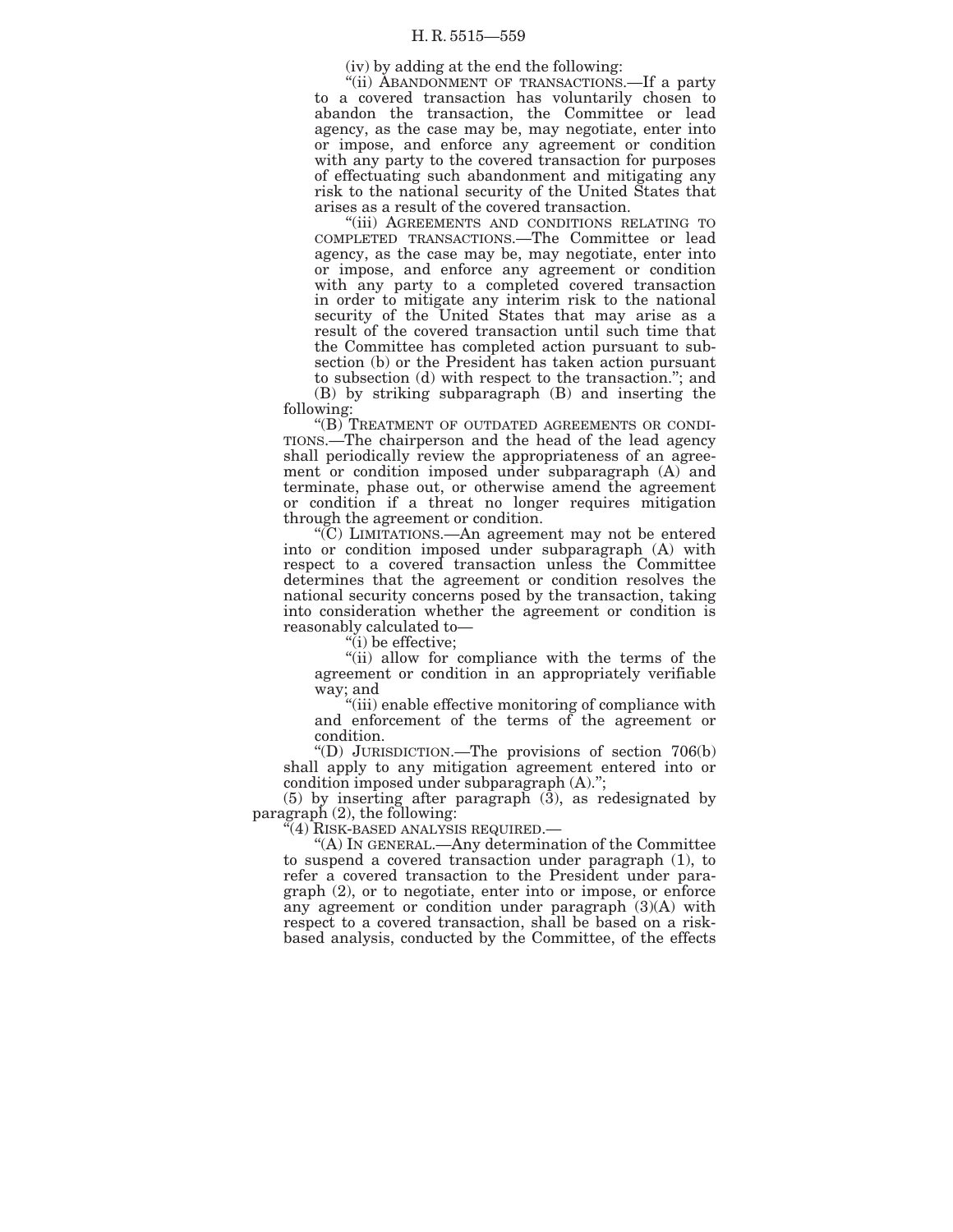on the national security of the United States of the covered transaction, which shall include an assessment of the threat, vulnerabilities, and consequences to national security related to the transaction.

''(B) ACTIONS OF MEMBERS OF THE COMMITTEE.—

''(i) IN GENERAL.—Any member of the Committee who concludes that a covered transaction poses an unresolved national security concern shall recommend to the Committee that the Committee suspend the transaction under paragraph (1), refer the transaction to the President under paragraph (2), or negotiate, enter into or impose, or enforce any agreement or condition under paragraph (3)(A) with respect to the transaction. In making that recommendation, the member shall propose or contribute to the risk-based analysis required by subparagraph (A).

''(ii) FAILURE TO REACH CONSENSUS.—If the Committee fails to reach consensus with respect to a recommendation under clause (i) regarding a covered transaction, the members of the Committee who support an alternative recommendation shall produce—

''(I) a written statement justifying the alternative recommendation; and

''(II) as appropriate, a risk-based analysis that supports the alternative recommendation.

"(C)  $\overline{DEFINITIONS}$ . For purposes of subparagraph  $(A)$ , the terms 'threat', 'vulnerabilities', and 'consequences to national security' shall have the meanings given those terms by the Committee by regulation.'';

 $(6)$  in paragraph  $(5)(B)$ , as redesignated by paragraph  $(2)$ , by striking ''(as defined in the National Security Act of 1947)''; and

(7) in paragraph (6), as redesignated by paragraph  $(2)$ — (A) in subparagraph (A)—

 $(i)$  by striking "paragraph  $(1)$ " and inserting "para $graph (3)$ "; and

(ii) by striking the second sentence and inserting the following: ''The lead agency may, at its discretion, seek and receive the assistance of other departments or agencies in carrying out the purposes of this paragraph.'';

(B) in subparagraph (B)—

(i) by striking ''DESIGNATED AGENCY'' and all that follows through ''The lead agency in connection'' and inserting ''DESIGNATED AGENCY.—The lead agency in connection'';

(ii) by striking clause (ii); and

(iii) by redesignating subclauses (I) and (II) as clauses (i) and (ii), respectively, and by moving such clauses, as so redesignated,  $2$  ems to the left; and (C) by adding at the end the following:

''(C) COMPLIANCE PLANS.—

"(i) IN GENERAL.—In the case of a covered transaction with respect to which an agreement is entered into under paragraph (3)(A), the Committee or lead agency, as the case may be, shall formulate, adhere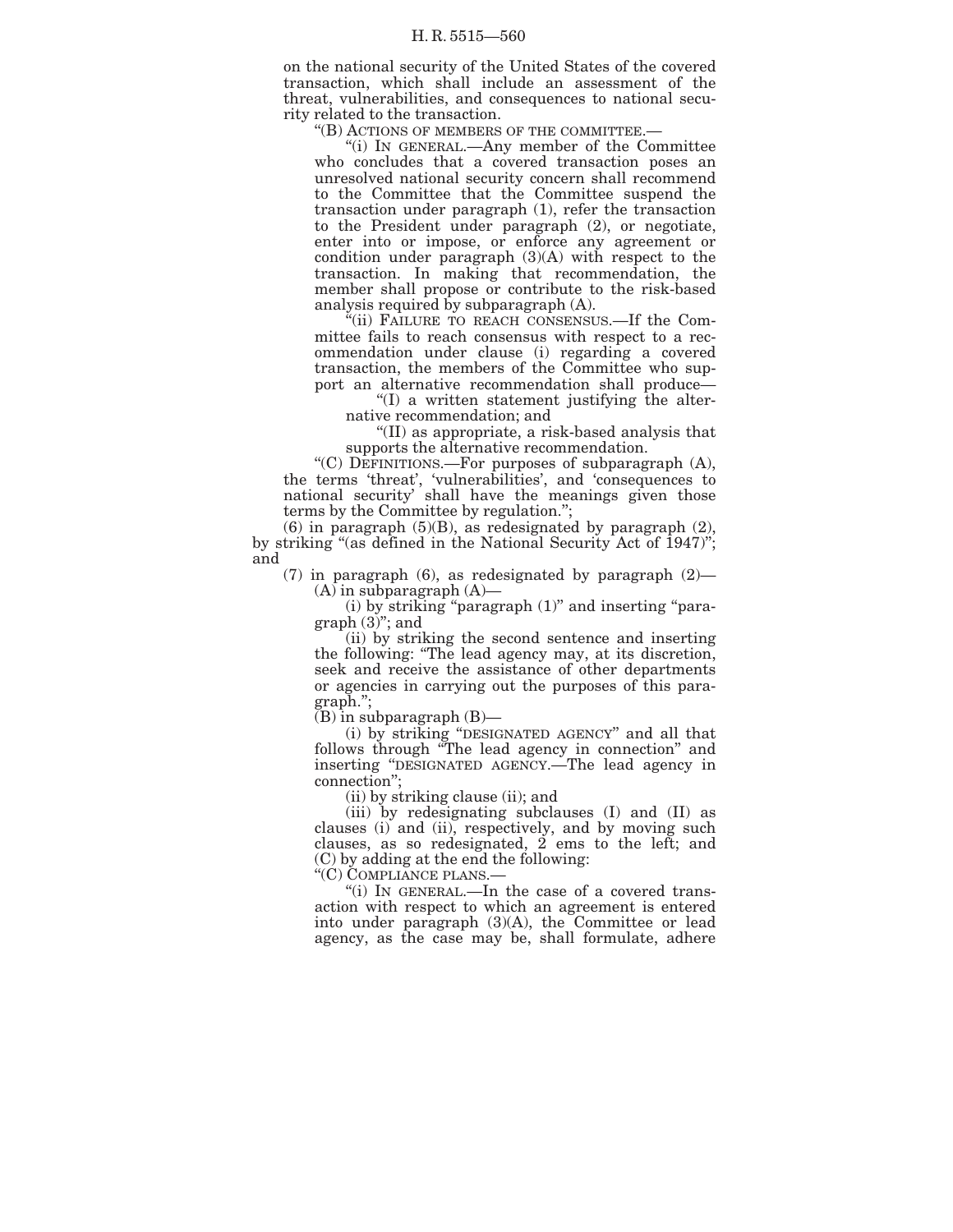to, and keep updated a plan for monitoring compliance with the agreement.

''(ii) ELEMENTS.—Each plan required by clause (i) with respect to an agreement entered into under paragraph (3)(A) shall include an explanation of—

''(I) which member of the Committee will have primary responsibility for monitoring compliance with the agreement;

''(II) how compliance with the agreement will be monitored;

''(III) how frequently compliance reviews will be conducted;

''(IV) whether an independent entity will be utilized under subparagraph (E) to conduct compliance reviews; and

"(V) what actions will be taken if the parties" fail to cooperate regarding monitoring compliance with the agreement.

''(D) EFFECT OF LACK OF COMPLIANCE.—If, at any time after a mitigation agreement or condition is entered into or imposed under paragraph (3)(A), the Committee or lead agency, as the case may be, determines that a party or parties to the agreement or condition are not in compliance with the terms of the agreement or condition, the Committee or lead agency may, in addition to the authority of the Committee to impose penalties pursuant to subsection (h)(3) and to unilaterally initiate a review of any covered transaction under subsection  $(b)(1)(D)(iii)$ —

''(i) negotiate a plan of action for the party or parties to remediate the lack of compliance, with failure to abide by the plan or otherwise remediate the lack of compliance serving as the basis for the Committee to find a material breach of the agreement or condition;

"(ii) require that the party or parties submit a written notice under clause (i) of subsection  $(b)(1)(C)$ or a declaration under clause (v) of that subsection with respect to a covered transaction initiated after the date of the determination of noncompliance and before the date that is 5 years after the date of the determination to the Committee to initiate a review of the transaction under subsection (b); or

''(iii) seek injunctive relief.

"(E) USE OF INDEPENDENT ENTITIES TO MONITOR COMPLIANCE.—If the parties to an agreement entered into under paragraph  $(3)(\overline{A})$  enter into a contract with an independent entity from outside the United States Government for the purpose of monitoring compliance with the agreement, the Committee shall take such action as is necessary to prevent a conflict of interest from arising by ensuring that the independent entity owes no fiduciary duty to the parties.

''(F) SUCCESSORS AND ASSIGNS.—Any agreement or condition entered into or imposed under paragraph (3)(A) shall be considered binding on all successors and assigns unless and until the agreement or condition terminates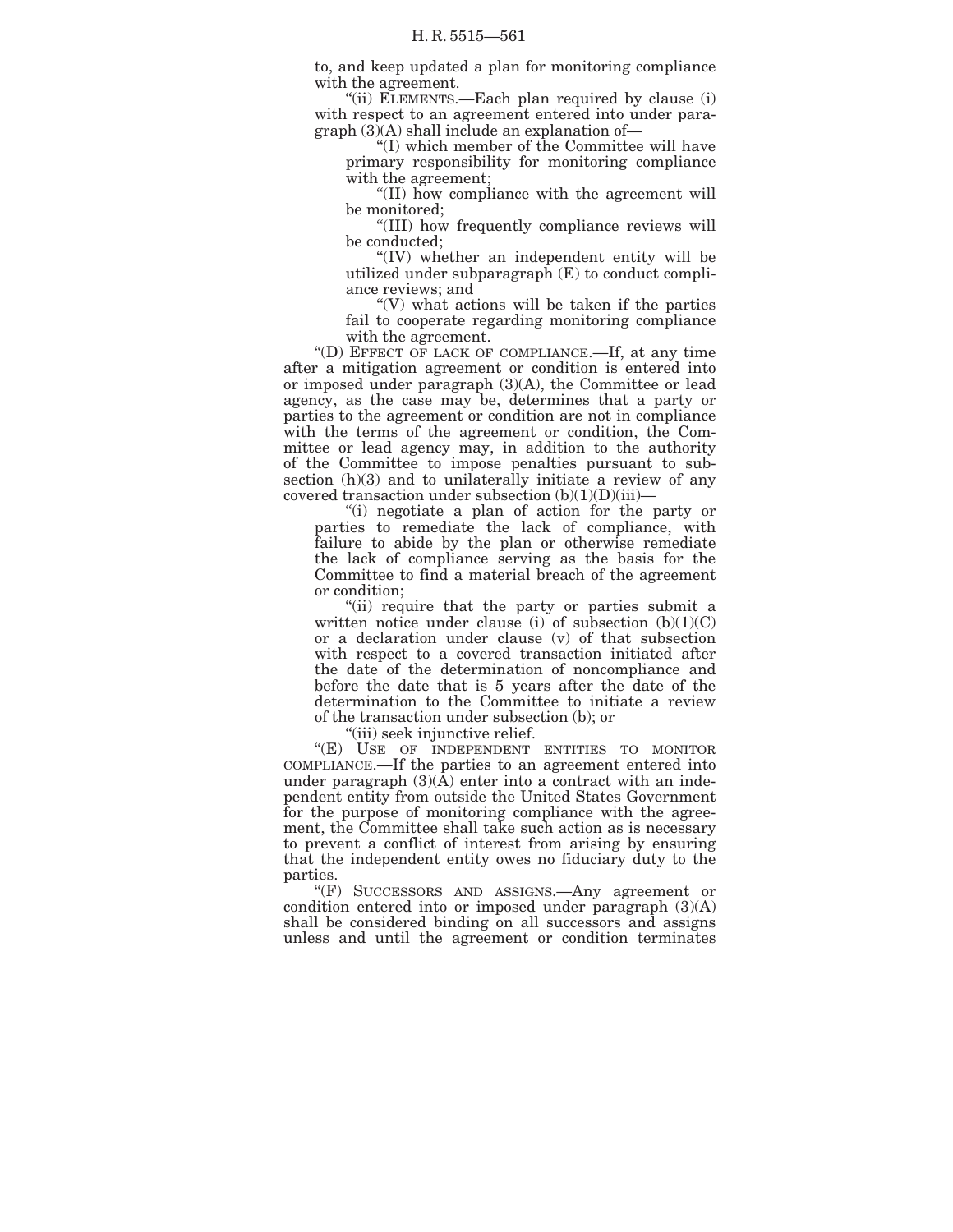on its own terms or is otherwise terminated by the Committee in its sole discretion.

''(G) ADDITIONAL COMPLIANCE MEASURES.—Subject to subparagraphs (A) through (F), the Committee shall develop and agree upon methods for evaluating compliance with any agreement entered into or condition imposed with respect to a covered transaction that will allow the Committee to adequately ensure compliance without unnecessarily diverting Committee resources from assessing any new covered transaction for which a written notice under clause (i) of subsection  $(b)(1)(C)$  or declaration under clause (v) of that subsection has been filed, and if necessary, reaching a mitigation agreement with or imposing a condi- tion on a party to such covered transaction or any covered transaction for which a review has been reopened for any reason.''.

# **SEC. 1719. MODIFICATION OF ANNUAL REPORT AND OTHER REPORTING REQUIREMENTS.**

(a) MODIFICATION OF ANNUAL REPORT.—Section 721(m) of the Defense Production Act of 1950 (50 U.S.C. 4565(m)) is amended—  $(1)$  in paragraph  $(2)$ —

(A) by amending subparagraph (A) to read as follows:

"(A)  $\AA$  list of all notices filed and all reviews or investigations of covered transactions completed during the period, with—

"(i) a description of the outcome of each review" or investigation, including whether an agreement was entered into or condition was imposed under subsection  $(l)(3)(A)$  with respect to the transaction being reviewed or investigated, and whether the President took any action under this section with respect to that transaction;

"(ii) basic information on each party to each such transaction;

"(iii) the nature of the business activities or products of the United States business with which the transaction was entered into or intended to be entered into; and

"(iv) information about any withdrawal from the process."; and

(B) by adding at the end the following:

''(G) Statistics on compliance plans conducted and actions taken by the Committee under subsection (l)(6), including subparagraph (D) of that subsection, during that period, a general assessment of the compliance of parties with agreements entered into and conditions imposed under subsection  $(l)(3)(A)$  that are in effect during that period, including a description of any actions taken by the Com-<br>mittee to impose penalties or initiate a unilateral review<br>pursuant to subsection  $(b)(1)(D)(iii)$ , and any recommendations for improving the enforcement of such agreements and conditions.

''(H) Cumulative and, as appropriate, trend information on the number of declarations filed under subsection  $(b)(1)(C)(v)$ , the actions taken by the Committee in response to those declarations, the business sectors involved in those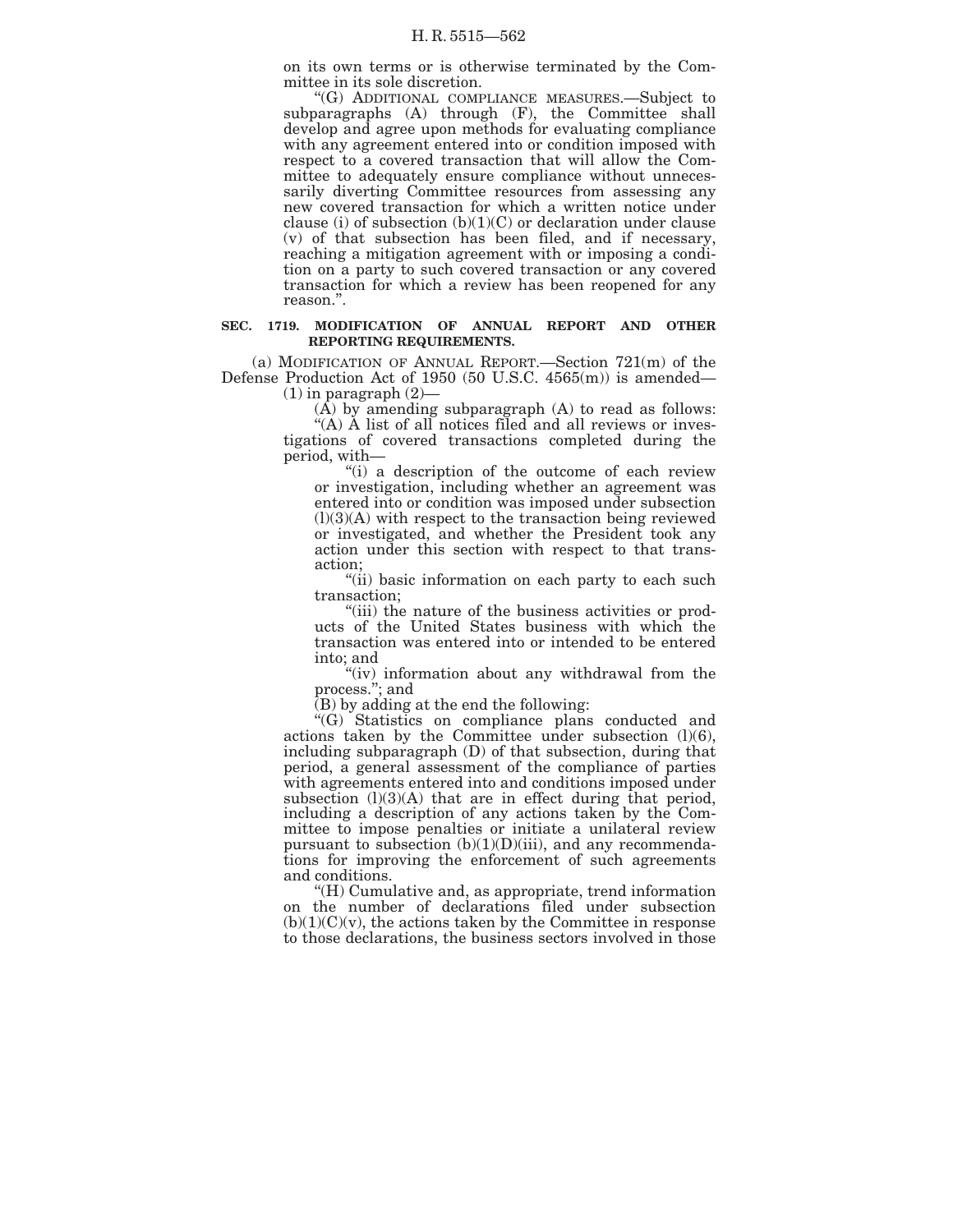declarations, and the countries involved in those declarations.

''(I) A description of—

''(i) the methods used by the Committee to identify non-notified and non-declared transactions under subsection  $(b)(1)(H)$ ;

"(ii) potential methods to improve such identification and the resources required to do so; and

''(iii) the number of transactions identified through the process established under that subsection during the reporting period and the number of such transactions flagged for further review.

''(J) A summary of the hiring practices and policies of the Committee pursuant to subsection  $(k)(4)$ .

"(K) A list of the waivers granted by the Committee under subsection  $(b)(1)(C)(v)(IV)(bb)(CC)$ .";

 $(2)$  in paragraph  $(3)$ -

(A) by striking ''CRITICAL TECHNOLOGIES'' and all that follows through "In order to assist" and inserting "CRITICAL TECHNOLOGIES.—In order to assist'';

(B) by striking subparagraph (B);

(C) by redesignating clauses (i) and (ii) as subparagraphs (A) and (B), respectively, and by moving such subparagraphs, as so redesignated, 2 ems to the left;

(D) in subparagraph (A), as redesignated by subparagraph (C), by striking "; and" and inserting a semicolon; (E) in subparagraph (B), as so redesignated, by striking

the period and inserting ''; and''; and

(F) by adding at the end the following:

''(C) a description of the technologies recommended by the chairperson under subsection  $(a)(6)(B)$  for identification under the interagency process set forth in section 1758(a) of the Export Control Reform Act of 2018.''.

(3) by adding at the end the following:

"(4) FORM OF REPORT.

''(A) IN GENERAL.—All appropriate portions of the annual report under paragraph (1) may be classified. An unclassified version of the report, as appropriate, consistent with safeguarding national security and privacy, shall be made available to the public.

''(B) INCLUSION IN CLASSIFIED VERSION.—If the Committee recommends that the President suspend or prohibit a covered transaction because the transaction threatens to impair the national security of the United States, the Committee shall, in the classified version of the report required under paragraph (1), notify Congress of the recommendation and, upon request, provide a classified briefing on the recommendation.

''(C) INCLUSIONS IN UNCLASSIFIED VERSION.—The unclassified version of the report required under paragraph (1) shall include, with respect to covered transactions for the reporting period—

''(i) the number of notices submitted under subsection  $(b)(1)(C)(i)$ ;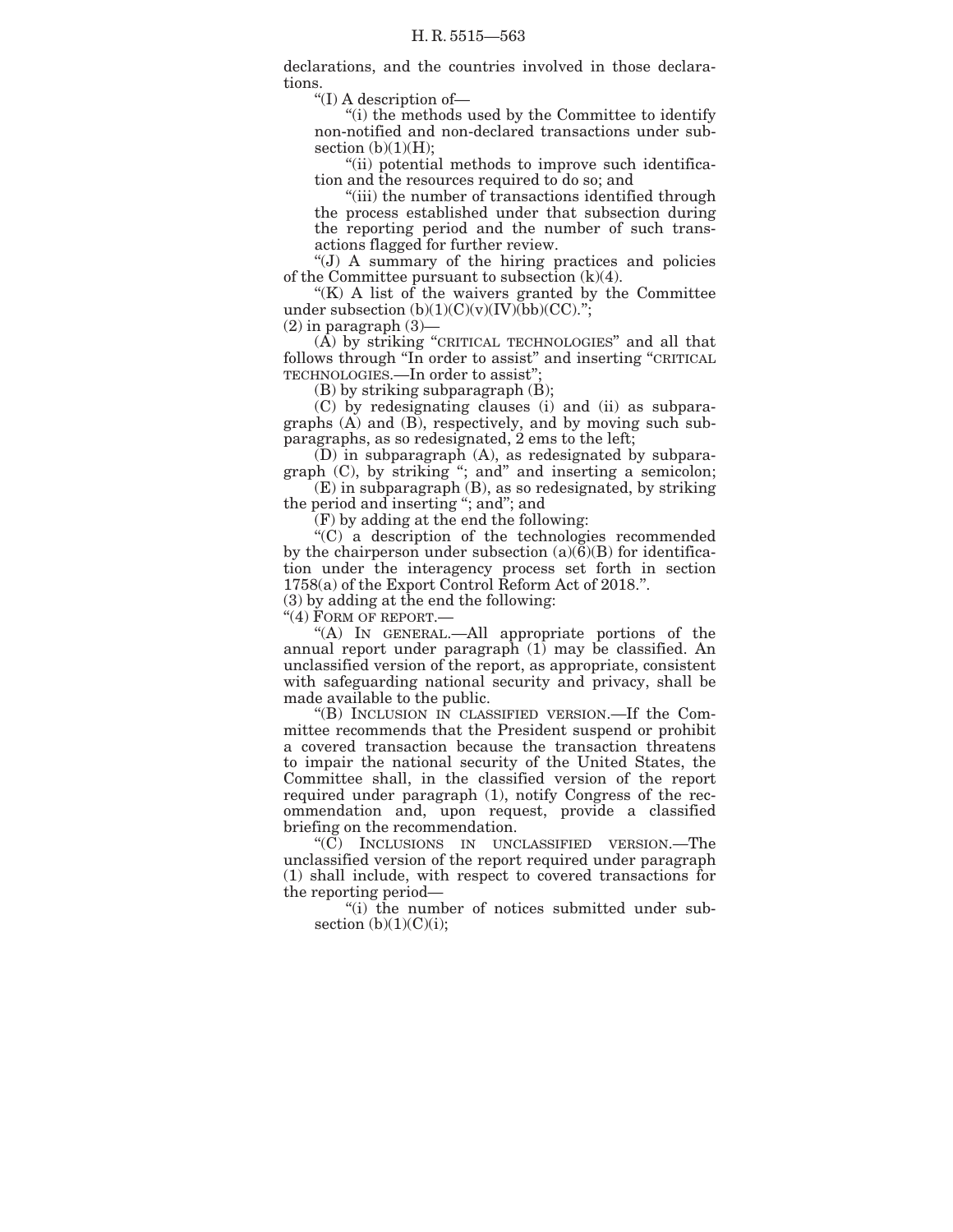''(ii) the number of declarations submitted under subsection  $(b)(1)(C)(v)$  and the number of such declarations that were required under subclause (IV) of that subsection;

"(iii) the number of declarations submitted under subsection  $(b)(1)(C)(v)$  for which the Committee required resubmission as notices under subsection  $(b)(1)(C)(i);$ 

"(iv) the average number of days that elapsed between submission of a declaration under subsection  $(b)(1)(C)(v)$  and the acceptance of the declaration by the Committee;

" $(v)$  the median and average number of days that elapsed between acceptance of a declaration by the Committee and a response described in subsection  $(b)(1)(C)(v)(III);$ 

''(vi) information on the time it took the Committee to provide comments on, or to accept, notices submitted under subsection  $(b)(1)(C)(i)$ , including-

''(I) the average number of business days that elapsed between the date of submission of a draft notice and the date on which the Committee pro- vided written comments on the draft notice;

''(II) the average number of business days that elapsed between the date of submission of a formal mittee accepted or provided written comments on the formal written notice; and

''(III) if the average number of business days for a response by the Committee reported under subclause (I) or (II) exceeded 10 business days—

"(aa) an explanation of the causes of such delays, including whether such delays are caused by resource shortages, unusual fluctua- tions in the volume of notices, transaction characteristics, or other factors; and

''(bb) an explanation of the steps that the Committee anticipates taking to mitigate the causes of such delays and otherwise to improve the ability of the Committee to provide com-<br>ments on, or to accept, notices within 10 busi-<br>ness days;

''(vii) the number of reviews or investigations con- ducted under subsection (b);

"(viii) the number of investigations that were subject to an extension under subsection (b)(2)(C)(ii);

"(ix) information on the duration of those reviews and investigations, including the median and average number of days required to complete those reviews and investigations;<br>" $(x)$  the number of notices submitted under sub-

 $section (b)(1)(C)(i)$  and declarations submitted under subsection  $(b)(1)(C)(v)$  that were rejected by the Com-<br>mittee;

"(xi) the number of such notices and declarations" that were withdrawn by a party to the covered transaction;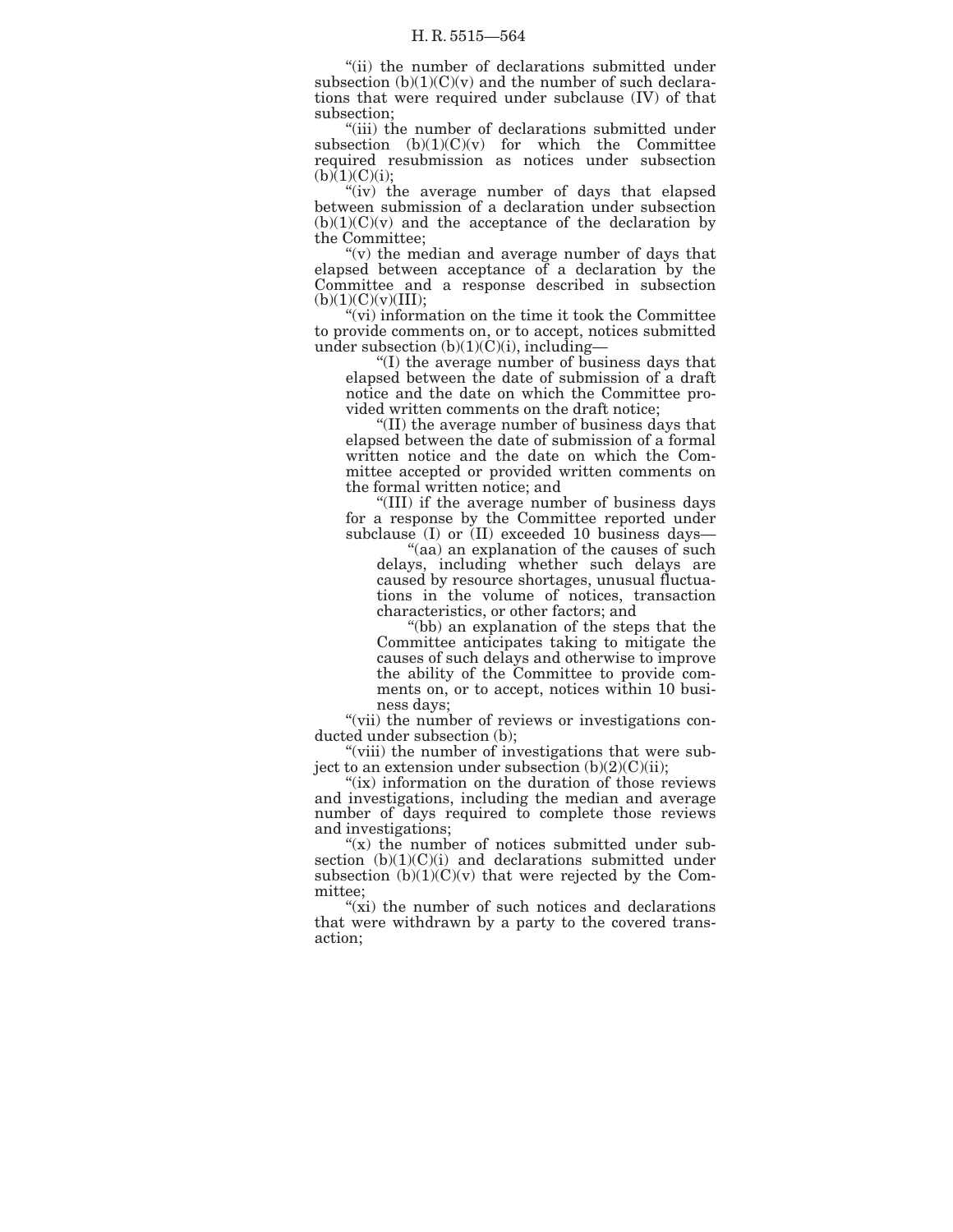"(xii) the number of such withdrawals that were followed by the submission of a subsequent such notice or declaration relating to a substantially similar covered transaction; and

"(xiii) such other specific, cumulative, or trend information that the Committee determines is advisable to provide for an assessment of the time required for reviews and investigations of covered transactions under this section.''.

(b) REPORT ON CHINESE INVESTMENT.—

(1) IN GENERAL.—Not later than 2 years after the date of the enactment of this Act, and every 2 years thereafter through 2026, the Secretary of Commerce shall submit to Congress and the Committee on Foreign Investment in the United States a report on foreign direct investment transactions made by entities of the People's Republic of China in the United States.

(2) ELEMENTS.—Each report required by paragraph (1) shall include the following:

(A) Total foreign direct investment from the People's Republic of China in the United States, including total foreign direct investment disaggregated by ultimate beneficial owner.

(B) A breakdown of investments from the People's Republic of China in the United States by value using the following categories:

(i) Less than \$50,000,000.

(ii) Greater than or equal to \$50,000,000 and less than \$100,000,000.

(iii) Greater than or equal to \$100,000,000 and less than \$1,000,000,000.

(iv) Greater than or equal to \$1,000,000,000 and less than \$2,000,000,000.

(v) Greater than or equal to \$2,000,000,000 and less than \$5,000,000,000.

 $(vi)$  Greater than or equal to  $$5,000,000,000$ .

(C) A breakdown of investments from the People's Republic of China in the United States by 2-digit North American Industry Classification System code.

(D) A breakdown of investments from the People's Republic of China in the United States by investment type, using the following categories:

(i) Businesses established.

(ii) Businesses acquired.

(E) A breakdown of investments from the People's Republic of China in the United States by government and non-government investments, including volume, sector, and type of investment within each category.

(F) A list of companies incorporated in the United States purchased through government investment by the People's Republic of China.

(G) The number of United States affiliates of entities under the jurisdiction of the People's Republic of China, the total employees at those affiliates, and the valuation for any publicly traded United States affiliate of such an entity.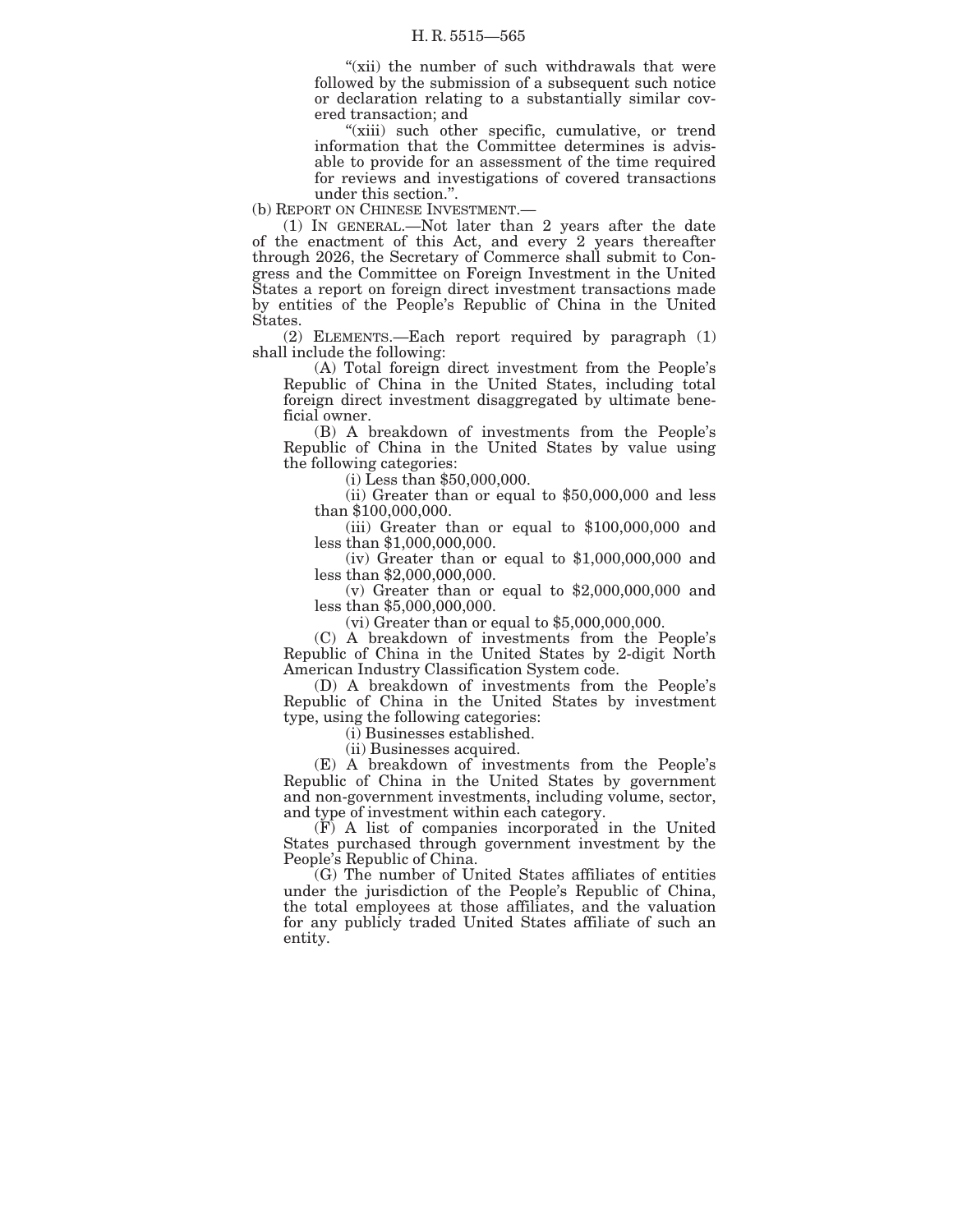(H) An analysis of patterns in the investments described in subparagraphs (A) through (F), including in volume, type, and sector, and the extent to which those patterns of investments align with the objectives outlined by the Government of the People's Republic of China in its Made in China 2025 plan, including a comparative analysis of investments from the People's Republic of China in the United States and all foreign direct investment in the United States.

(I) An identification of any limitations on the ability of the Secretary of Commerce to collect comprehensive information that is reasonably and lawfully available about foreign investment in the United States from the People's Republic of China on a timeline necessary to complete reports every 2 years as required by paragraph (1), including—

(i) an identification of any discrepancies between government and private sector estimates of investments from the People's Republic of China in the United States;

(ii) a description of the different methodologies or data collection methods, including by private sector entities, used to measure foreign investment that may result in different estimates; and

(iii) recommendations for enhancing the ability of the Secretary of Commerce to improve data collection of information about foreign investment in the United States from the People's Republic of China.

(3) EXTENSION OF DEADLINE.—If, as a result of a limitation identified under paragraph (2)(I), the Secretary of Commerce determines that the Secretary will be unable to submit a report at the time required by paragraph (1), the Secretary may request additional time to complete the report.

(c) REPORT ON CERTAIN RAIL INVESTMENTS BY STATE-OWNED OR STATE-CONTROLLED ENTITIES.—

(1) IN GENERAL.—Not later than one year after the date of the enactment of this Act, the Secretary of Homeland Security shall, in coordination with the appropriate members of the Committee on Foreign Investment in the United States, submit to Congress a report assessing—

(A) national security risks, if any, related to investments in the United States by state-owned or state-controlled entities in the manufacture or assembly of rolling stock or other assets for use in freight rail, public transportation rail systems, or intercity passenger rail systems; and

(B) how the number and types of such investments could affect any such risks.

(2) CONSULTATION.—The Secretary, in preparing the report required by paragraph (1), shall consult with the Secretary of Transportation and the head of any agency that is not represented on the Committee on Foreign Investment in the United States that has significant technical expertise related to the assessments required by that paragraph.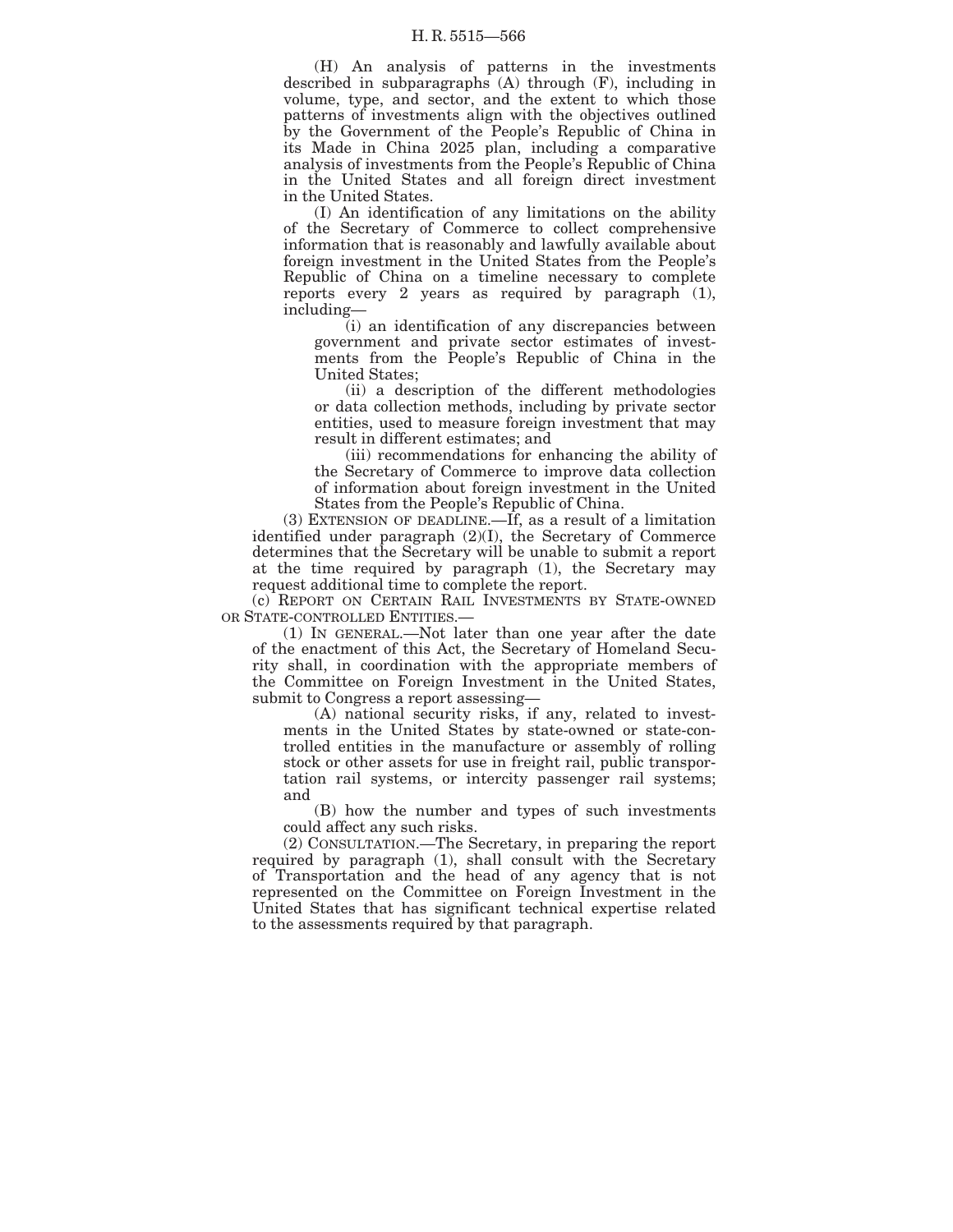#### **SEC. 1720. CERTIFICATION OF NOTICES AND INFORMATION.**

Section 721(n) of the Defense Production Act of 1950 (50 U.S.C.  $4565(n)$  is amended—

(1) by redesignating paragraphs (1) and (2) as subparagraphs  $(A)$  and  $(B)$ , respectively, and by moving such subparagraphs, as so redesignated, 2 ems to the right;

(2) by striking ''Each notice'' and inserting the following: ''(1) IN GENERAL.—Each notice'';

(3) by striking "paragraph  $(3)(\dot{B})$ " and inserting "paragraph  $(6)(B)''$ 

(4) by striking "paragraph  $(1)(A)$ " and inserting "paragraph"  $(3)(A)$ ";

(5) by adding at the end the following:

"(2) EFFECT OF FAILURE TO SUBMIT.—The Committee may not complete a review under this section of a covered transaction and may recommend to the President that the President suspend or prohibit the transaction under subsection (d) if the Committee determines that a party to the transaction has—

"(A) failed to submit a statement required by paragraph (1); or

''(B) included false or misleading information in a notice or information described in paragraph (1) or omitted material information from such notice or information.

"(3) APPLICABILITY OF LAW ON FRAUD AND FALSE STATE-MENTS.—The Committee shall prescribe regulations expressly providing for the application of section 1001 of title 18, United States Code, to all information provided to the Committee under this section by any party to a covered transaction.''.

### **SEC. 1721. IMPLEMENTATION PLANS.**

(a) IN GENERAL.—Not later than 180 days after the date of the enactment of this Act, the chairperson of the Committee on Foreign Investment in the United States and the Secretary of Commerce shall, in consultation with the appropriate members of the Committee—

(1) develop plans to implement this subtitle; and

(2) submit to the appropriate congressional committees a report on the plans developed under paragraph (1), which shall include a description of—

(A) the timeline and process to implement the provisions of, and amendments made by, this subtitle;

(B) any additional staff necessary to implement the plans; and

(C) the resources required to effectively implement the plans.

(b) ANNUAL RESOURCE NEEDS OF CFIUS MEMBER AGENCIES.— Not later than one year after the submission of the report under subsection (a)(2), and annually thereafter for 7 years, each department or agency represented on the Committee on Foreign Investment in the United States shall submit to the appropriate congressional committees a detailed spending plan to expeditiously meet the requirements of section 721 of the Defense Production Act of 1950, as amended by this subtitle, including estimated expenditures and staffing levels for not less than the following fiscal year.

(c) TESTIMONY.—Section 721 of the Defense Production Act of 1950 (50 U.S.C. 4565) is amended by adding at the end the following: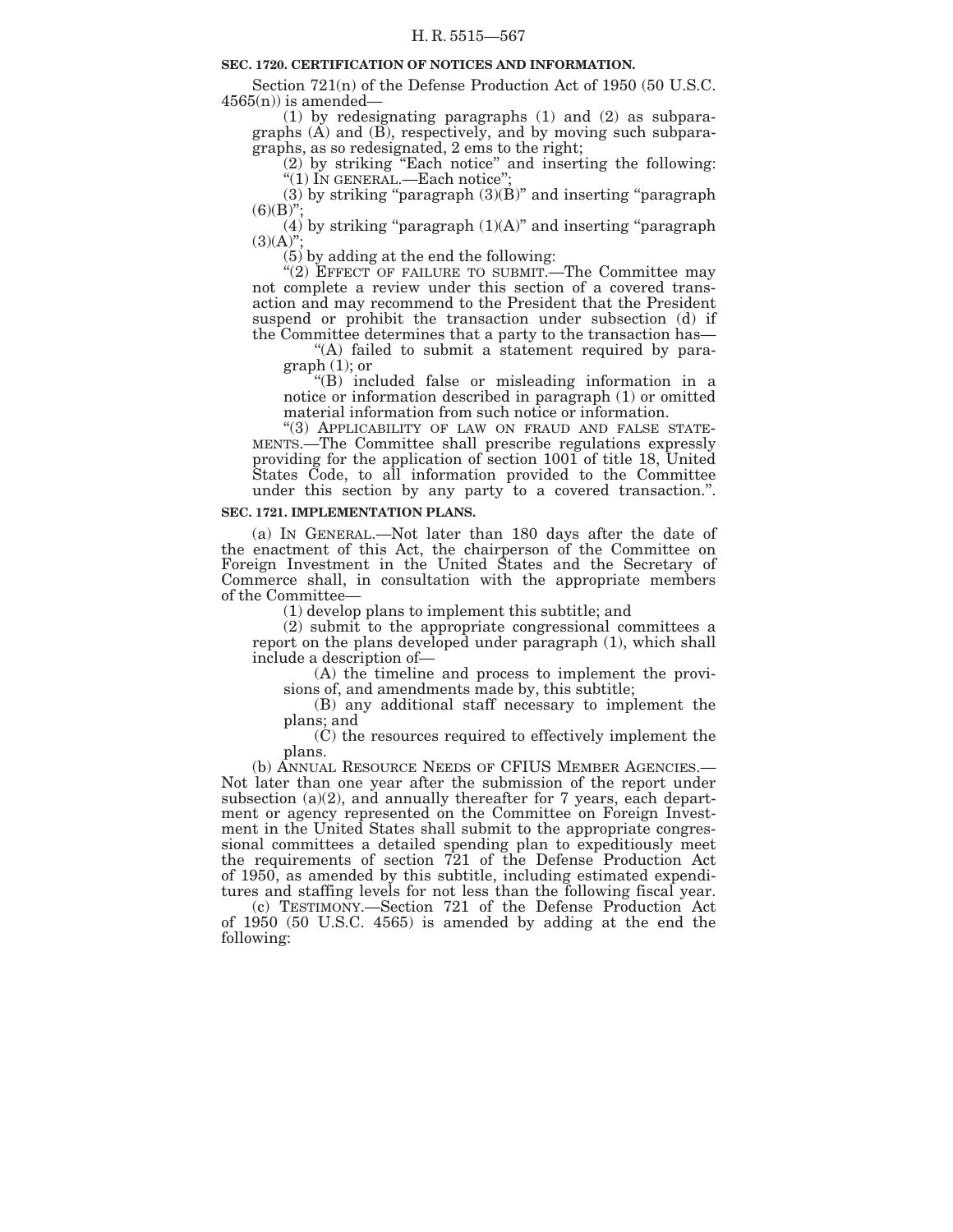"(0) TESTIMONY.-

"(1) IN GENERAL.-Not later than March 31 of each year, the chairperson, or the designee of the chairperson, shall appear before the Committee on Financial Services of the House of Representatives and the Committee on Banking, Housing, and Urban Affairs of the Senate to present testimony on—

"(A) anticipated resources necessary for operations of the Committee in the following fiscal year at each of the departments or agencies represented on the Committee;

''(B) the adequacy of appropriations for the Committee in the current and the previous fiscal year to—

"(i) ensure that thorough reviews and investigations are completed as expeditiously as possible;

"(ii) monitor and enforce mitigation agreements; and

"(iii) identify covered transactions for which a notice under clause (i) of subsection  $(b)(1)(C)$  or a declaration under clause (v) of that subsection was not submitted to the Committee;

''(C) management efforts to strengthen the ability of the Committee to meet the requirements of this section; and

''(D) activities of the Committee undertaken in order to—

''(i) educate the business community, with a particular focus on the technology sector and other sectors of importance to national security, on the goals and operations of the Committee;

''(ii) disseminate to the governments of countries that are allies or partners of the United States best practices of the Committee that—

''(I) strengthen national security reviews of relevant investment transactions; and

''(II) expedite such reviews when appropriate; and

"(iii) promote openness to foreign investment, consistent with national security considerations.

''(2) SUNSET.—This subsection shall have no force or effect on or after the date that is 7 years after the date of the enactment of the Foreign Investment Risk Review Modernization Act of 2018.''.

(d) APPROPRIATE CONGRESSIONAL COMMITTEES DEFINED.—In this section, the term ''appropriate congressional committees'' means—

(1) the Committee on Banking, Housing, and Urban Affairs and the Committee on Appropriations of the Senate; and

(2) the Committee on Financial Services and the Committee on Appropriations of the House of Representatives.

## **SEC. 1722. ASSESSMENT OF NEED FOR ADDITIONAL RESOURCES FOR COMMITTEE.**

The President shall—

(1) determine whether and to what extent the expansion of the responsibilities of the Committee on Foreign Investment in the United States pursuant to the amendments made by this subtitle necessitates additional resources for the Committee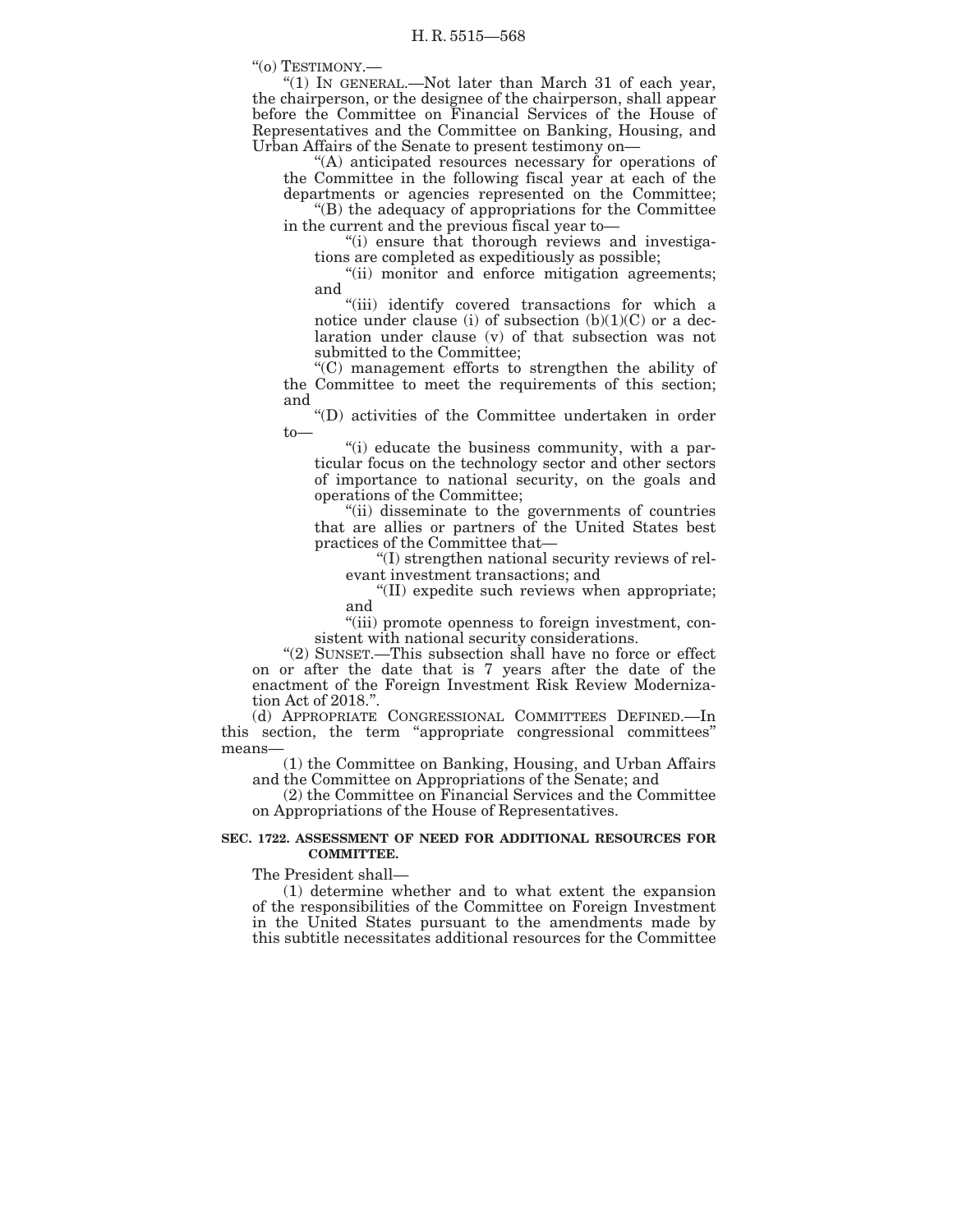and the departments and agencies represented on the Committee to perform their functions under section 721 of the Defense Production Act of 1950, as amended by this subtitle; and

(2) if the President determines that additional resources are necessary, include in the budget of the President for fiscal year 2019 and each fiscal year thereafter submitted to Congress under section 1105(a) of title 31, United States Code, a request for such additional resources.

## **SEC. 1723. FUNDING.**

Section 721 of the Defense Production Act of 1950 (50 U.S.C. 4565), as amended by section 1721, is further amended by adding at the end the following:

''(p) FUNDING.—

''(1) ESTABLISHMENT OF FUND.—There is established in the Treasury of the United States a fund, to be known as the 'Committee on Foreign Investment in the United States Fund' (in this subsection referred to as the 'Fund'), to be administered by the chairperson.

"(2) AUTHORIZATION OF APPROPRIATIONS FOR THE COM-MITTEE.—There are authorized to be appropriated to the Fund for each of fiscal years 2019 through  $2023$  \$20,000,000 to perform the functions of the Committee.

''(3) FILING FEES.—

''(A) IN GENERAL.—The Committee may assess and collect a fee in an amount determined by the Committee in regulations, to the extent provided in advance in appropriations Acts, without regard to section 9701 of title 31, United States Code, and subject to subparagraph (B), with respect to each covered transaction for which a written notice is submitted to the Committee under subsection  $(b)(1)(C)(i)$ . The total amount of fees collected under this paragraph may not exceed the costs of administering this section.

"(B) DETERMINATION OF AMOUNT OF FEE.-

''(i) IN GENERAL.—The amount of the fee to be assessed under subparagraph (A) with respect to a covered transaction—

''(I) may not exceed an amount equal to the lesser of—

"(aa) 1 percent of the value of the transaction; or

''(bb) \$300,000, adjusted annually for inflation pursuant to regulations prescribed by the Committee; and

''(II) shall be based on the value of the transaction, taking into account—

"(aa) the effect of the fee on small business concerns (as defined in section 3 of the Small Business Act (15 U.S.C. 632));

''(bb) the expenses of the Committee associated with conducting activities under this section;

"(cc) the effect of the fee on foreign investment; and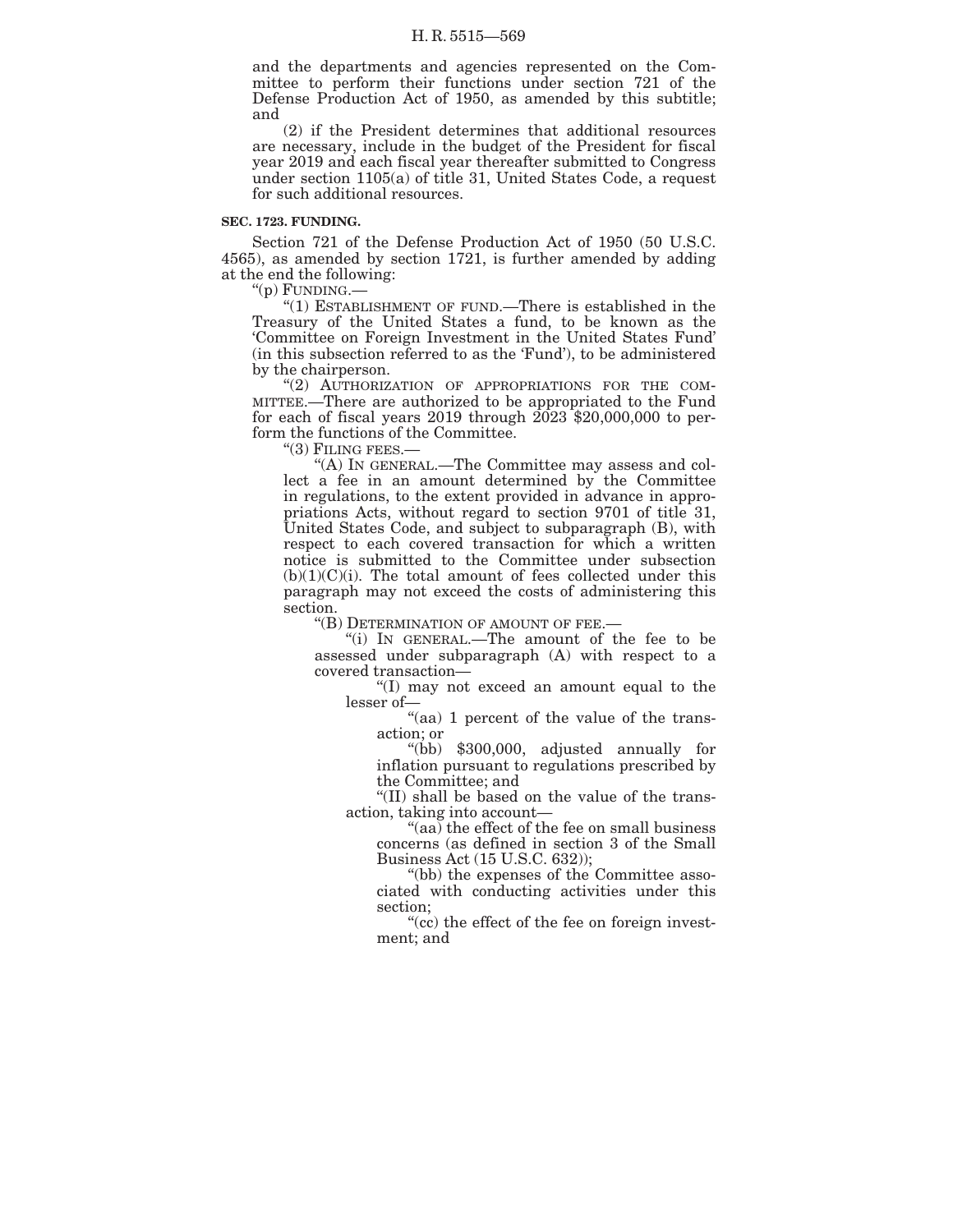''(dd) such other matters as the Committee considers appropriate.

''(ii) UPDATES.—The Committee shall periodically reconsider and adjust the amount of the fee to be assessed under subparagraph (A) with respect to a covered transaction to ensure that the amount of the fee does not exceed the costs of administering this section and otherwise remains appropriate.

''(C) DEPOSIT AND AVAILABILITY OF FEES.—Notwithstanding section 3302 of title 31, United States Code, fees collected under subparagraph (A) shall—

"(i) be deposited into the Fund solely for use in carrying out activities under this section;

''(ii) to the extent and in the amounts provided in advance in appropriations Acts, be available to the chairperson;

''(iii) remain available until expended; and

"(iv) be in addition to any appropriations made available to the members of the Committee.

''(D) STUDY ON PRIORITIZATION FEE.—

''(i) IN GENERAL.—Not later than 270 days after the date of the enactment of the Foreign Investment Risk Review Modernization Act of 2018, the chairperson, in consultation with the Committee, shall complete a study of the feasibility and merits of establishing a fee or fee scale to prioritize the timing of the response of the Committee to a draft or formal written notice during the period before the Committee accepts the formal written notice under subsection  $(b)(1)(C)(i)$ , in the event that the Committee is unable to respond during the time required by subclause (II) of that subsection because of an unusually large influx of notices, or for other reasons.

''(ii) SUBMISSION TO CONGRESS.—After completing the study required by clause (i), the chairperson, or a designee of the chairperson, shall submit to the Committee on Banking, Housing, and Urban Affairs of the Senate and the Committee on Financial Services of the House of Representatives a report on the findings of the study.

"(4) TRANSFER OF FUNDS. To the extent provided in advance in appropriations Acts, the chairperson may transfer any amounts in the Fund to any other department or agency represented on the Committee for the purpose of addressing emerging needs in carrying out activities under this section. Amounts so transferred shall be in addition to any other amounts available to that department or agency for that purpose.''.

# **SEC. 1724. CENTRALIZATION OF CERTAIN COMMITTEE FUNCTIONS.**

Section 721 of the Defense Production Act of 1950 (50 U.S.C. 4565), as amended by section 1723, is further amended by adding at the end the following:<br>"(q) CENTRALIZATION OF CERTAIN COMMITTEE FUNCTIONS.—

"(1) IN GENERAL.—The chairperson, in consultation with the Committee, may centralize certain functions of the Committee within the Department of the Treasury for the purpose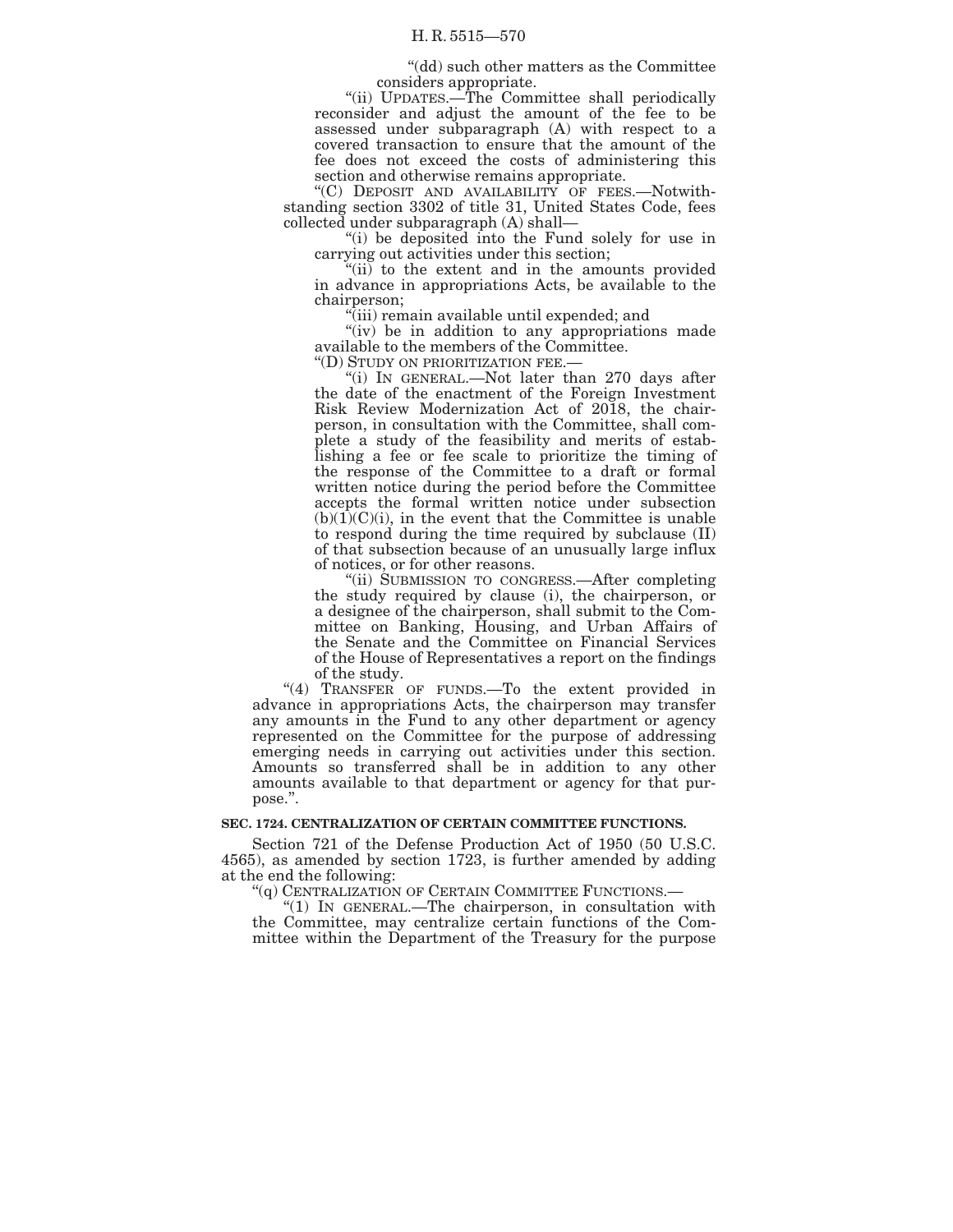of enhancing interagency coordination and collaboration in carrying out the functions of the Committee under this section.

''(2) FUNCTIONS.—Functions that may be centralized under paragraph (1) include identifying non-notified and non-declared transactions pursuant to subsection  $(b)(1)(H)$ , and other functions as determined by the chairperson and the Committee.

"(3) RULE OF CONSTRUCTION.—Nothing in this section shall be construed as limiting the authority of any department or agency represented on the Committee to represent its own interests before the Committee.''.

#### **SEC. 1725. CONFORMING AMENDMENTS.**

Section 721 of the Defense Production Act of 1950 (50 U.S.C. 4565), as amended by this subtitle, is further amended—

 $(1)$  in subsection  $(b)$ –

(A) in paragraph  $(1)(D)(iii)(I)$ , by striking "subsection  $(l)(1)(A)$ " and inserting "subsection  $(l)(3)(A)$ "; and

 $(B)$  in paragraph  $(2)(B)(i)(I)$ , by striking "that threat" and inserting "the risk";

 $(2)$  in subsection  $(d)(4)(A)$ , by striking "the foreign interest exercising control" and inserting "a foreign person that would acquire an interest in a United States business or its assets as a result of the covered transaction''; and

(3) in subsection (j), by striking ''merger, acquisition, or takeover'' and inserting ''transaction''.

## **SEC. 1726. BRIEFING ON INFORMATION FROM TRANSACTIONS REVIEWED BY COMMITTEE ON FOREIGN INVESTMENT IN THE UNITED STATES RELATING TO FOREIGN EFFORTS TO INFLUENCE DEMOCRATIC INSTITUTIONS AND PROC-ESSES.**

Not later than 60 days after the date of the enactment of this Act, the Secretary of the Treasury (or a designee of the Secretary) shall provide a briefing to the Committee on Banking, Housing, and Urban Affairs of the Senate and the Committee on Financial Services of the House of Representatives on—

(1) transactions reviewed by the Committee on Foreign Investment in the United States during the 5-year period preceding the briefing that the Committee determined would have allowed foreign persons to inappropriately influence democratic institutions and processes within the United States and in other countries; and

(2) the disposition of such reviews, including any steps taken by the Committee to address the risk of allowing foreign persons to influence such institutions and processes.

#### **SEC. 1727. EFFECTIVE DATE.**

(a) IMMEDIATE APPLICABILITY OF CERTAIN PROVISIONS.—The following shall take effect on the date of the enactment of this Act and, as applicable, apply with respect to any covered transaction the review or investigation of which is initiated under section 721 of the Defense Production Act of 1950 on or after such date of enactment:

(1) Sections 1705, 1707, 1708, 1709, 1710, 1713, 1714, 1715, 1716, 1717, 1718, 1720, 1721, 1722, 1723, 1724, and 1725 and any amendments made by those sections.